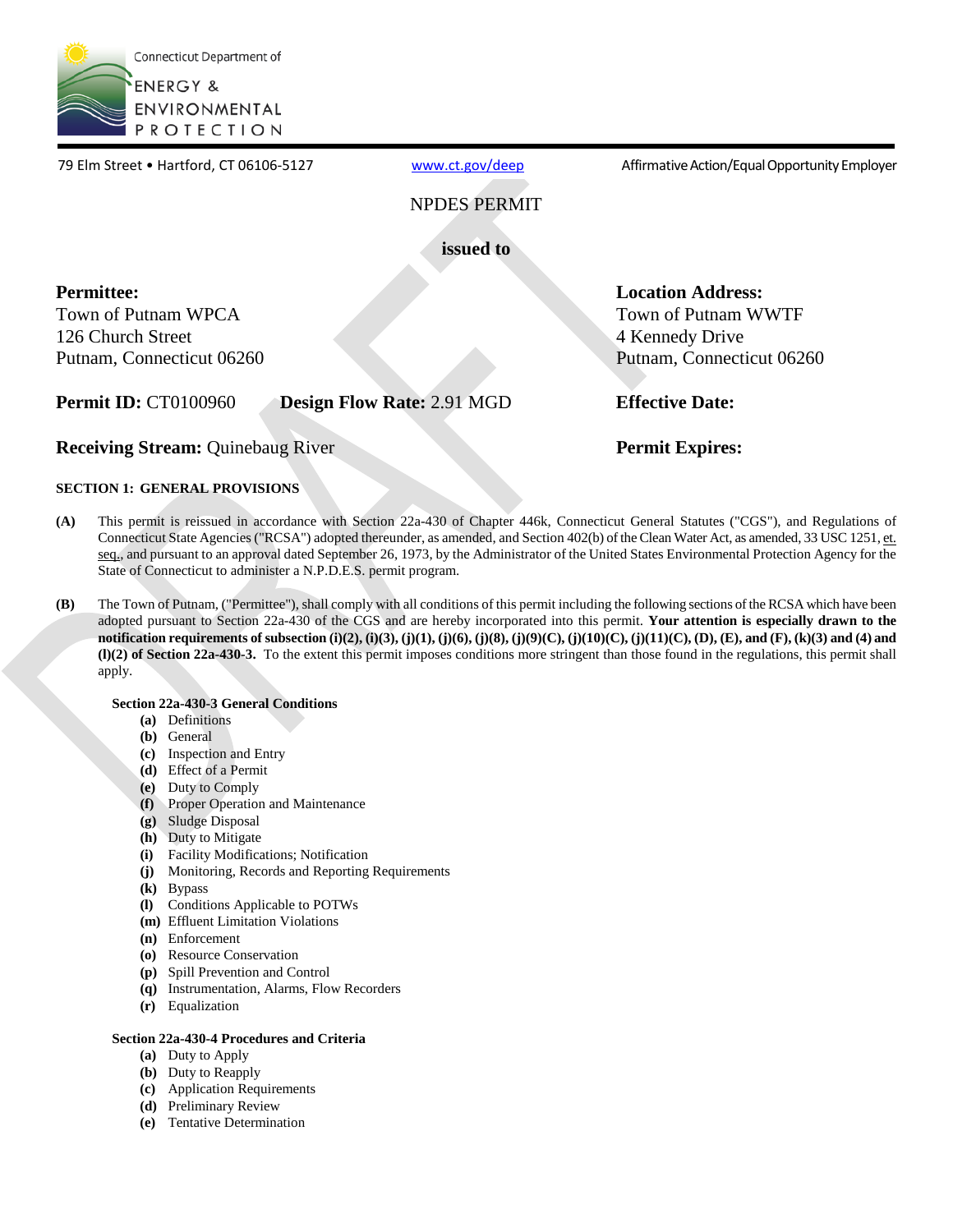- **(f)** Draft Permits, Fact Sheets
- **(g)** Public Notice, Notice of Hearing
- **(h)** Public Comments
- **(i)** Final Determination
- **(j)** Public Hearings
- **(k)**  Submission of Plans and Specifications. Approval.
- **(l)** Establishing Effluent Limitations and Conditions
- **(m)**  Case-by-Case Determinations
- **(n)** Permit Issuance or Renewal
- **(o)** Permit or Application Transfer
- **(p)** Permit Revocation, Denial or Modification
- **(q)** Variances
- **(r)** Secondary Treatment Requirements
- **(s)** Treatment Requirements
- **(t)** Discharges to POTWs Prohibitions
- Violations of any of the terms, conditions, or limitations contained in this permit may subject the Permittee to enforcement action including, but **(C)** not limited to, seeking penalties, injunctions and/or forfeitures pursuant to applicable sections of the CGS and RCSA.
- **(D)** Any false statement in any information submitted pursuant to this Section of the permit may be punishable as a criminal offense under Section 22a-438 or 22a-131a of the CGS or in accordance with Section 22a-6, under Section 53a-157b of the CGS.
- **(E)** The Permittee shall comply with Section 22a-416-1 through Section 22a-416-10 of the RCSA concerning operator certification.
- No provision of this permit and no action or inaction by the Commissioner shall be construed to constitute an assurance by the Commissioner that **(F)** the actions taken by the Permittee pursuant to this permit will result in compliance or prevent or abate pollution.
- **(G)** Nothing in this permit shall relieve the Permittee of other obligations under applicable federal, state and local law.
- An annual fee shall be paid for each year this permit is in effect as set forth in Section 22a-430-7 of the RCSA. As of October 1, 2009 the annual **(H)** fee is \$2367.50.

#### **SECTION 2: DEFINITIONS**

- **(A)** The definitions of the terms used in this permit shall be the same as the definitions contained in Section 22a-423 of the CGS and Section 22a-430-3(a) and 22a-430-6 of the RCSA, except for **"**Composite**"** and **"**No Observable Acute Effect Level (NOAEL)**"** which are redefined below.
- **(B)** In addition to the above, the following definitions shall apply to this permit:

**"------"** in the limits column on the monitoring tables in Attachment 1 means a limit is not specified but a value must be reported on the DMR, MOR, and/or the ATMR.

**"Annual"** in the context of any sampling frequency, shall mean the sample must be collected in the month of July, August or September.

**"Average Monthly Limit"** means the maximum allowable "Average Monthly Concentration" as defined in Section 22a-430-3(a) of the RCSA when expressed as a concentration (e.g. mg/l); otherwise, it means "Average Monthly Discharge Limitation" as defined in Section 22a-430-3(a) of the RCSA.

**"Bi-Weekly"** in the context of any sampling frequency, shall mean once every two weeks.

**"Composite"** or **"(C)"** means a sample consisting of a minimum of eight aliquot samples collected at equal intervals of no less than 30 minutes and no more than 60 minutes and combined proportionally to flow over the sampling period provided that during the sampling period the peak hourly flow is experienced.

**"Critical Test Concentration"** or **"(CTC)"** means the specified effluent dilution at which the Permittee is to conduct a single-concentration Aquatic Toxicity Test.

**"Daily Composite"** or **"(DC)"** means a composite sample taken over a full operating day consisting of grab samples collected at equal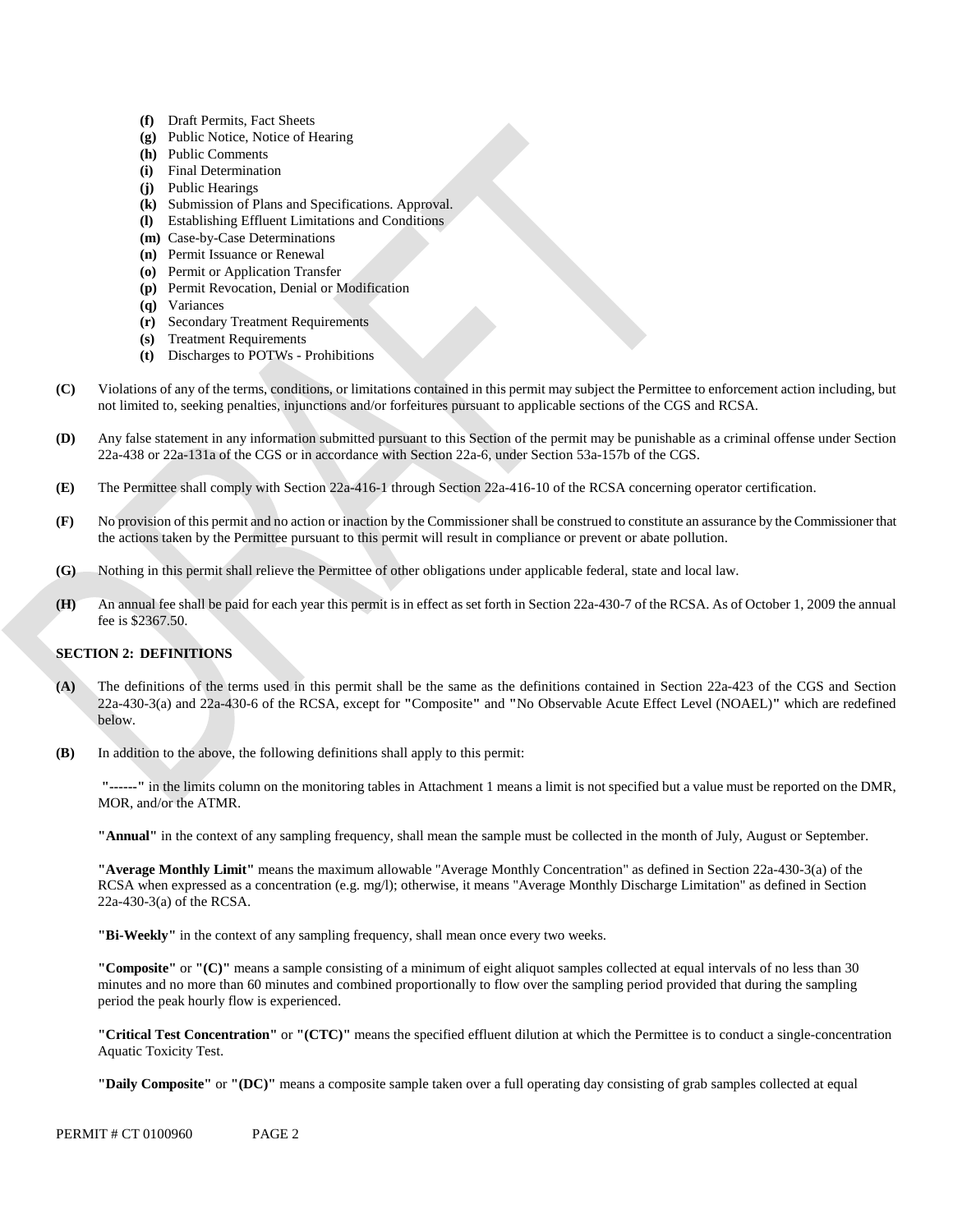intervals of no more than sixty (60) minutes and combined proportionally to flow; or, a composite sample continuously collected over a full operating day proportionally to flow.

**"Daily Concentration"** means the concentration of a substance as measured in a daily composite sample, or, arithmetic average of all grab sample results defining a grab sample average.

**"Daily Quantity"** means the quantity of waste discharged during an operating day.

**"Geometric Mean"** is the **"**n**"**th root of the product of **"**n**"** observations.

**"Infiltration"** means water other than wastewater that enters a sewer system (including sewer system and foundation drains) from the ground through such means as defective pipes, pipe joints, connections, or manholes. Infiltration does not include, and is distinguished from, inflow.

 is distinguished from, infiltration. **"Inflow"** means water other than wastewater that enters a sewer system (including sewer service connections) from sources such as, but not limited to, roof leaders, cellar drains, yard drains, area drains, drains from springs and swampy areas, cross connections between storm sewers and sanitary sewers, catch basins, cooling towers, storm waters, surface runoff, street wash waters, or drainage. Inflow does not include, and

**"Instantaneous Limit"** means the highest allowable concentration of a substance as measured by a grab sample, or the highest allowable measurement of a parameter as obtained through instantaneous monitoring.

**"In-stream Waste Concentration"** or **"(IWC)"** means the concentration of a discharge in the receiving water after mixing has occurred in the allocated zone of influence.

"MGD" means million gallons per day.

**"Maximum Daily Limit"** means the maximum allowable "Daily Concentration" (defined above) when expressed as a concentration (e.g. mg/l), otherwise, it means the maximum allowable "Daily Quantity" as defined above, unless it is expressed as a flow quantity. If expressed as a flow quantity it means **"**Maximum Daily Flow**"** as defined in Section 22a-430-3(a) of the RCSA.

**"Monthly Minimum Removal Efficiency"** means the minimum reduction in the pollutant parameter specified when the effluent average monthly concentration for that parameter is compared to the influent average monthly concentration.

**"NA"** as a Monitoring Table abbreviation means **"**not applicable**"**.

**"NR"** as a Monitoring Table abbreviation means **"**not required**"**.

**"No Observable Acute Effect Level"** or **"(NOAEL)"** means any concentration equal to or less than the critical test concentration in a single concentration (pass/fail) toxicity test, conducted pursuant to Section 22a-430-3(j)(7)(A)(i) of the RCSA, demonstrating 90% or greater survival of test organisms at the CTC.

**"Quarterly"** in the context of any sampling frequency, shall mean sampling is required in the months of February, May, August, and November.

**"Range During Sampling"** or **"(RDS)"** as a sample type means the maximum and minimum of all values recorded as a result of analyzing each grab sample of; 1) a Composite Sample, or, 2) a Grab Sample Average. For those Permittee with pH meters that provide continuous monitoring and recording, Range During Sampling means the maximum and minimum readings recorded with the continuous monitoring device during the Composite or Grab Sample Average sample collection.

**"Range During Month"** or **"(RDM)"** as a sample type means the lowest and the highest values of all of the monitoring data for the reporting month.

**"Sanitary Sewage"** means wastewaters from residential, commercial and industrial sources introduced by direct connection to the sewerage collection system tributary to the treatment works including non-excessive inflow/infiltration sources.

**"Twice per Month"** in the context of any sampling frequency, mean two samples per calendar month collected no less than 12 days apart.

**"ug/l"** means micrograms per liter

**"Work Day"** in the context of a sampling frequency means, Monday through Friday excluding holidays.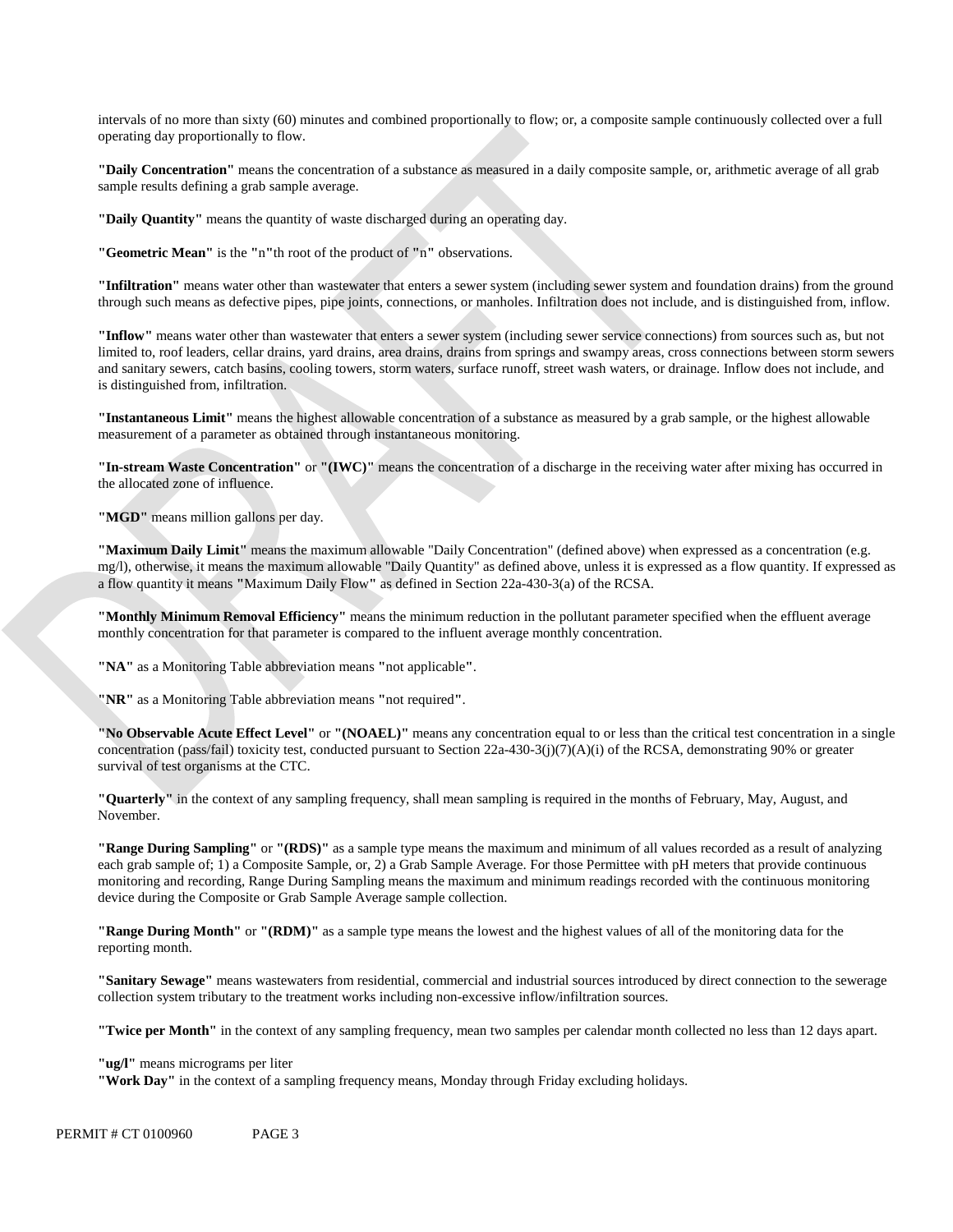#### **SECTION 3: COMMISSIONER'S DECISION**

- **(A)** The Commissioner of Energy and Environmental Protection ("Commissioner") has issued a final decision and found continuance of the existing system to treat the discharge will protect the waters of the state from pollution. The Commissioner's decision is based on application #201614700 for permit reissuance received on November 15, 2016 and the administrative record established in the processing of that application.
- **(B)** The Commissioner hereby authorizes the Permittee to discharge in accordance with the provisions of this permit, the above referenced application, and all approvals issued by the Commissioner or his authorized agent for the discharges and/or activities authorized by, or associated with, this permit.
- **(C)** The Commissioner reserves the right to make appropriate revisions to the permit, if required after Public Notice, in order to establish any appropriate effluent limitations, schedules of compliance, or other provisions which may be authorized under the Federal Clean Water Act or the CGS or regulations adopted thereunder, as amended. The permit as modified or renewed under this paragraph may also contain any other requirements of the Federal Clean Water Act or CGS or regulations adopted thereunder which are then applicable.

#### **SECTION 4: GENERAL LIMITATIONS AND OTHER CONDITIONS**

- **(A)** The Permittee shall not accept any new sources of non-domestic wastewater conveyed to its POTW through its sanitary sewerage system or by any means other than its sanitary sewage system unless the generator of such wastewater; (a) is authorized by a permit issued by the Commissioner under Section 22a-430 CGS (individual permit), or, (b) is authorized under Section 22a-430b (general permit), or, (c) has been issued an emergency or temporary authorization by the Commissioner under Section 22a-6k. All such non-domestic wastewaters shall be processed by the POTW via receiving facilities at a location and in a manner prescribed by the Permittee which are designed to contain and control any unplanned releases.
- **(B)** No new discharge of domestic sewage from a single source to the POTW in excess of 50,000 gallons per day shall be allowed by the Permittee until the Permittee has notified in writing the Department of Energy and Environmental Protection, Municipal Wastewater Section of said new discharge.
- **(C)** The Permittee shall maintain a system of user charges based on actual use sufficient to operate and maintain the POTW (including the collection system) and replace critical components.
- **(D)** The Permittee shall maintain a sewer use ordinance that is consistent with the Model Sewer Ordinance for Connecticut Municipalities prepared by the Department of Energy and Environmental Protection. The Commissioner of Energy and Environmental Protection alone may authorize certain discharges which may not conform to the Model Sewer Ordinance.
- **(E)** No discharge from the permitted facility beyond any zone of influence shall contain or cause in the receiving stream a visible oil sheen, floating solids, visible discoloration, or foaming beyond that which may result from a discharge from a permitted facility and none exceeding levels necessary to maintain all designated uses.
- **(F)** No discharge from the permitted facility shall cause acute or chronic toxicity in the receiving water body beyond any Zone Of Influence (ZOI) specifically allocated to that discharge in this permit.
- **(G)** The Permittee shall maintain an alternate power source adequate to provide full operation of all pump stations in the sewerage collection system and to provide a minimum of primary treatment and disinfection at the water pollution control facility to insure that no discharge of untreated wastewater will occur during a failure of a primary power source.
- **(H)** The average monthly effluent concentration shall not exceed 15% of the average monthly influent concentration for BOD5 and Total Suspended Solids for all daily composite samples taken in any calendar month.
- **(I)** Any new or increased amount of sanitary sewage discharge to the sewer system is prohibited where it will cause a dry weather overflow or exacerbate an existing dry weather overflow.
- **(J)** Sludge Conditions
	- **(1)** The Permittee shall comply with all existing federal and state laws and regulations that apply to sewage sludge use and disposal practices, including but not limited to 40 CFR Part 503.
	- **(2)** If an applicable management practice or numerical limitation for pollutants in sewage sludge more stringent than existing federal and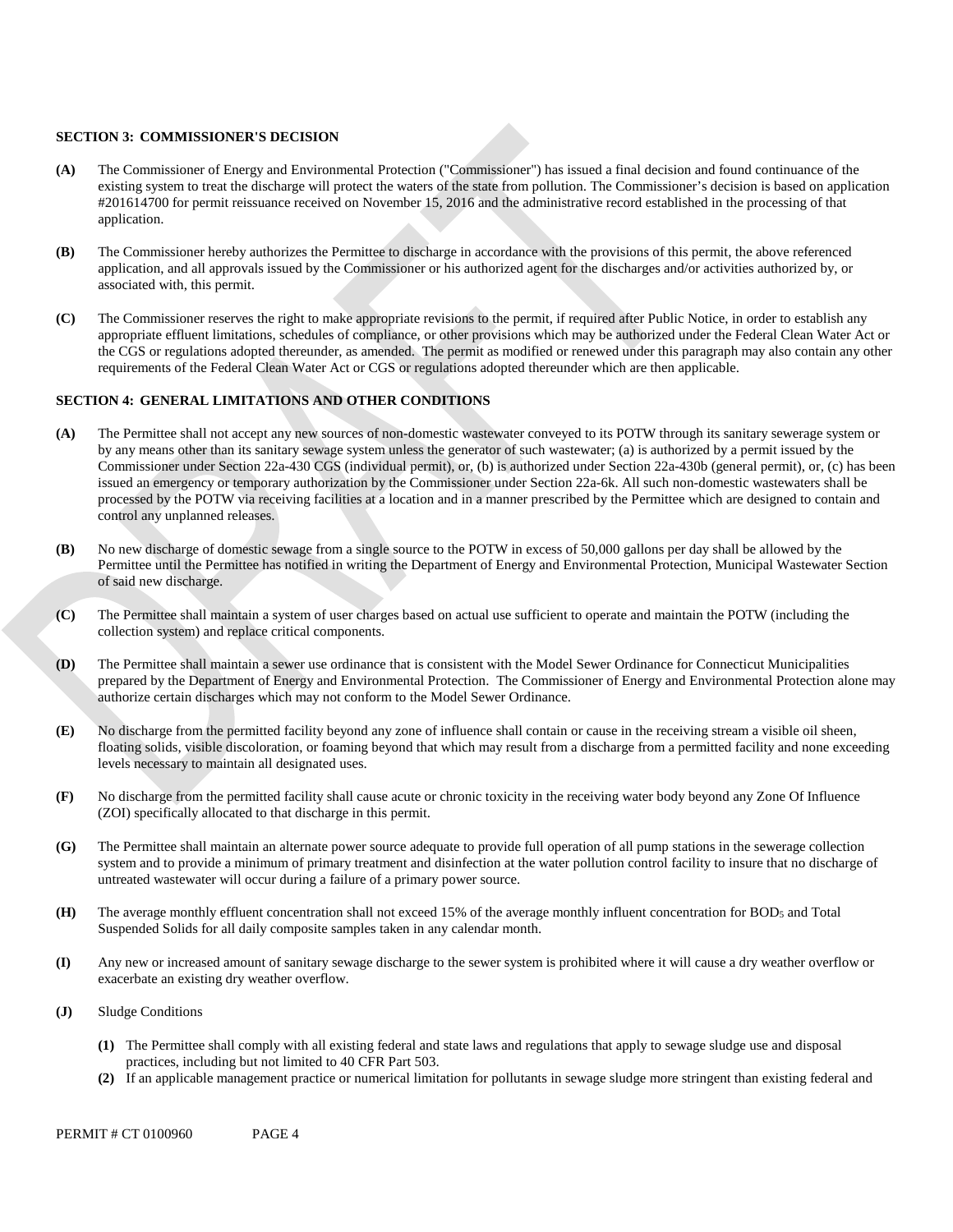state regulations is promulgated under Section 405(d) of the Clean Water Act (CWA), this permit shall be modified or revoked and reissued to conform to the promulgated regulations.

- **(3)** The Permittee shall give prior notice to the Commissioner of any change(s) planned in the Permittee' sludge use or disposal practice. A change in the Permittee' sludge use or disposal practice may be a cause for modification of the permit.
- **(4)** Testing for inorganic pollutants shall follow "Test Methods for Evaluating Solid Waste, Physical/Chemical Methods", EPA Publication SW-846 as updated and/or revised.
- **(K)** This permit becomes effective on the 1<sup>st</sup> day of the month following the date of signature of the Commissioner or designee.
- improvements. **(L)** When the arithmetic mean of the average daily flow from the POTW for the previous 180 days exceeds 90% of the design flow rate, the Permittee shall develop and submit within one year, for the review and approval of the Commissioner, a plan to accommodate future increases in flow to the plant. This plan shall include a schedule for completing any recommended improvements and a plan for financing the
- future increases in load to the plant. This plan shall include a schedule for completing any recommended improvements and a plan for **(M)** When the arithmetic mean of the average daily BOD<sub>5</sub> or TSS loading into the POTW for the previous 180 days exceeds 90% of the design load rate, the Permittee shall develop and submit for the review and approval of the Commissioner within one year, a plan to accommodate financing the improvements.
- **(N)** On or before July 31<sup>st</sup> of each calendar year the main flow meter shall be calibrated by an independent contractor in accordance with the manufacturer's specifications. The actual record of the calibration shall be retained onsite and, upon request, the Permittee shall submit to the Commissioner a copy of that record.
- **(O)** The Permittee shall operate and maintain all processes as installed in accordance with the approved plans and specifications and as outlined in the associated operation and maintenance manual. This includes but is not limited to all preliminary treatment processes, primary treatment processes, recycle pumping processes, anaerobic treatment processes, anoxic treatment processes, aerobic treatment processes, flocculation processes, effluent filtration processes or any other processes necessary for the optimal removal of pollutants. The Permittee shall not bypass or fail to operate any of the aforementioned processes without the written approval of the Commissioner.
- **(P)** The Permittee is hereby authorized to accept septage at the treatment facility; or other locations as approved by the Commissioner.
- **(Q)** The temperature of any discharge shall not increase the temperature of the receiving stream above 85°F, or, in any case, raise the normal temperature of the receiving stream more than 4ºF beyond the permitted zone of influence.

### **SECTION 5: SPECIFIC EFFLUENT LIMITATIONS AND MONITORING REQUIREMENTS**

- **(A)** The discharge shall not exceed and shall otherwise conform to the specific terms and conditions listed in this permit. The discharge is restricted by, and shall be monitored in accordance with Tables A through G incorporated in this permit as Attachment 1.
- in this permit as Attachment 2. **(B)** The Permittee shall monitor the performance of the treatment process in accordance with the Monthly Operating Report (MOR) incorporated

### **SECTION 6: SAMPLE COLLECTION, HANDLING and ANALYTICAL TECHNIQUES**

- **(A)** Chemical Analysis
	- **(1)** Chemical analyses to determine compliance with effluent limits and conditions established in this permit shall be performed using the methods approved pursuant to the Code of Federal Regulations, Part 136 of Title 40 (40 CFR 136) unless an alternative method has been approved in writing pursuant to 40 CFR 136.4 or as provided in Section 22a-430-3-(j)(7) of the RCSA. Chemicals which do not have methods of analysis defined in 40 CFR 136 or the RCSA shall be analyzed in accordance with methods specified in this permit.
	- **(2)** All metals analyses identified in this permit shall refer to analyses for Total Recoverable Metal, as defined in 40 CFR 136 unless otherwise specified.
	- **(3)** Grab samples shall be taken during the period of the day when the peak hourly flow is normally experienced.
	- **(4)** Samples collected for bacteriological examination shall be collected between the hours of 11 a.m. and 3 p.m. or at that time of day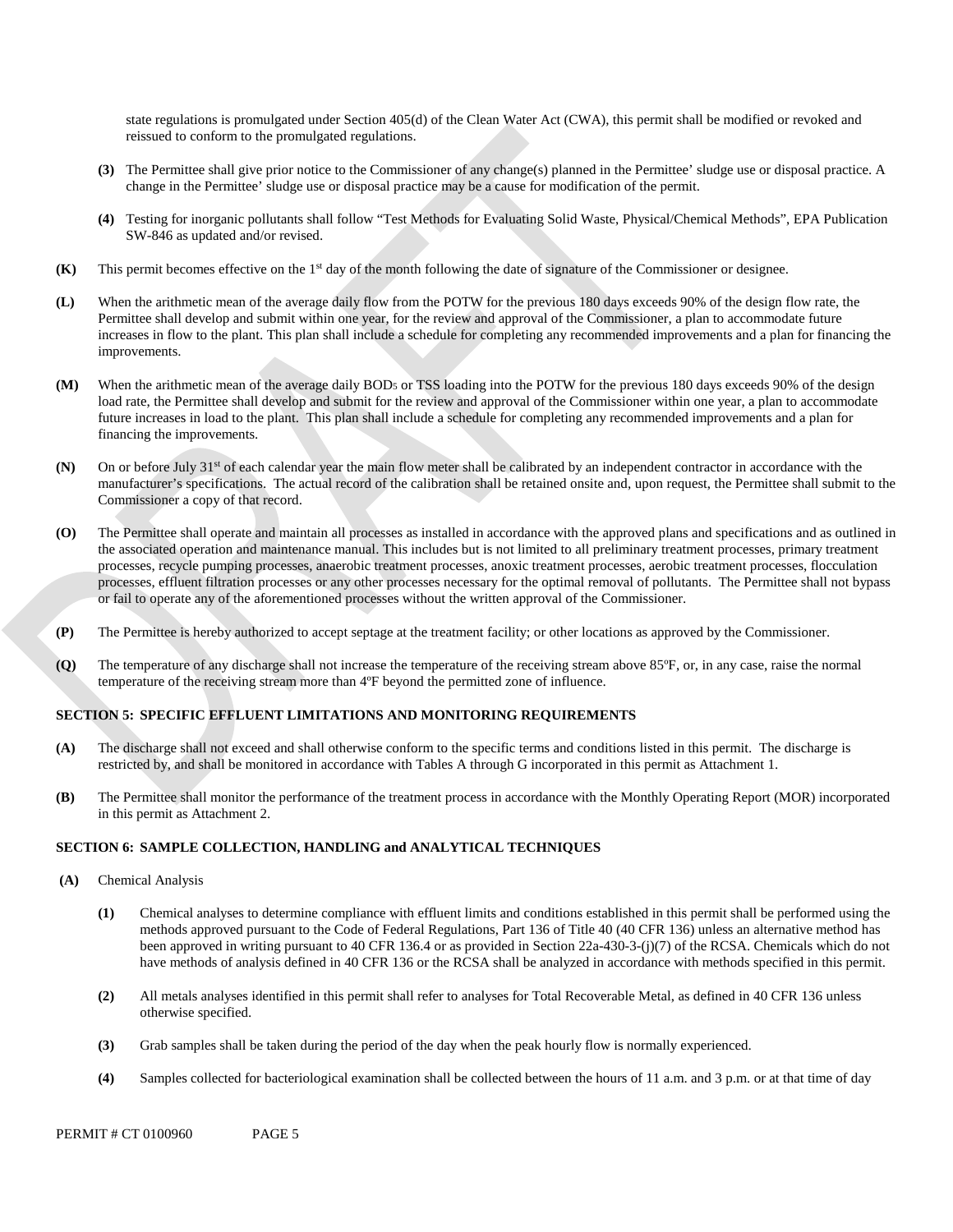when the peak hourly flow is normally experienced.

chemical analyses for the parameters identified in Attachment 1, Table C. Analyses for these parameters must include check standards within ten percent of the specified Minimum Level or calibration points equal to or less than the specified Minimum Level. **(5)** The Minimum Levels specified below represent the concentrations at which quantification must be achieved and verified during the

| Parameter                  | <b>Minimum Level</b>    |
|----------------------------|-------------------------|
| Aluminum                   | $0.050 \,\mathrm{mg}/l$ |
| Antimony, Total            | $0.010 \,\mathrm{mg}/l$ |
| Arsenic, Total             | $0.005$ mg/l            |
| Beryllium, Total           | $0.001$ mg/l            |
| Cadmium, Total             | $0.0005$ mg/l           |
| Chlorine, Total Residual   | $0.050 \,\mathrm{mg}/l$ |
| Chromium, Total            | $0.005 \text{ mg/l}$    |
| Chromium, Total Hexavalent | $0.010$ mg/l            |
| Copper, Total              | $0.005$ mg/l            |
| Cyanide, Total             | $0.010$ mg/l            |
| Iron, Total                | $0.040 \text{ mg}/1$    |
| Lead, Total                | $0.005$ mg/l            |
| Mercury, Total             | $0.0002$ mg/l           |
| Nickel, Total              | $0.005$ mg/l            |
| Phosphorus, Total          | $0.10 \,\mathrm{mg}/l$  |
| Selenium, Total            | $0.005$ mg/l            |
| Silver, Total              | $0.002$ mg/l            |
| Thallium, Total            | $0.005$ mg/l            |
| Zinc, Total                | $0.020 \text{ mg/l}$    |
|                            |                         |

- **(6)** The value of each parameter for which monitoring is required under this permit shall be reported to the maximum level of accuracy and precision possible consistent with the requirements of this Section of the permit.
- **(7)** Effluent analyses for which quantification was verified during the analysis at or below the minimum levels specified in this Section and which indicate that a parameter was not detected shall be reported as "less than x" where 'x' is the numerical value equivalent to the analytical method detection limit for that analysis.
- **(8)** Results of effluent analyses which indicate that a parameter was not present at a concentration greater than or equal to the Minimum Level specified for that analysis shall be considered equivalent to zero (0.0) for purposes of determining compliance with effluent limitations or conditions specified in this permit.
- **(B)** Acute Aquatic Toxicity Test
	- **(1)** Samples for monitoring of Acute Aquatic Toxicity shall be collected and handled as prescribed in "Methods for Measuring the Acute Toxicity of Effluents and Receiving Waters to Freshwater and Marine Organisms" (EPA-821-R-02-012).
		- **(a)** Composite samples shall be chilled as they are collected. Grab samples shall be chilled immediately following collection. Samples shall be held at 0 - 6ºC until Acute Aquatic Toxicity testing is initiated.
		- **(b)** Effluent samples shall not be dechlorinated, filtered, or, modified in any way, prior to testing for Acute Aquatic Toxicity unless specifically approved in writing by the Commissioner for monitoring at this facility. Facilities with effluent dechlorination and/or filtration designed as part of the treatment process are not required to obtain approval from the Commissioner.
		- **(c)** Samples shall be taken after dechlorination for Acute Aquatic Toxicity unless otherwise approved in writing by the Commissioner for monitoring at this facility.
		- **(d)** Chemical analyses of the parameters identified in Attachment 1, Table C shall be conducted on an aliquot of the same sample tested for Acute Aquatic Toxicity.
			- **(i)** At a minimum, pH, specific conductance, total alkalinity, total hardness, and total residual chlorine shall be measured in the effluent sample and, during Acute Aquatic Toxicity tests, in the highest concentration of the test and in the dilution (control) water at the beginning of the test and at test termination. If total residual chlorine is not detected at test initiation, it does not need to be measured at test termination. Dissolved oxygen, pH, and temperature shall be measured in the control and all test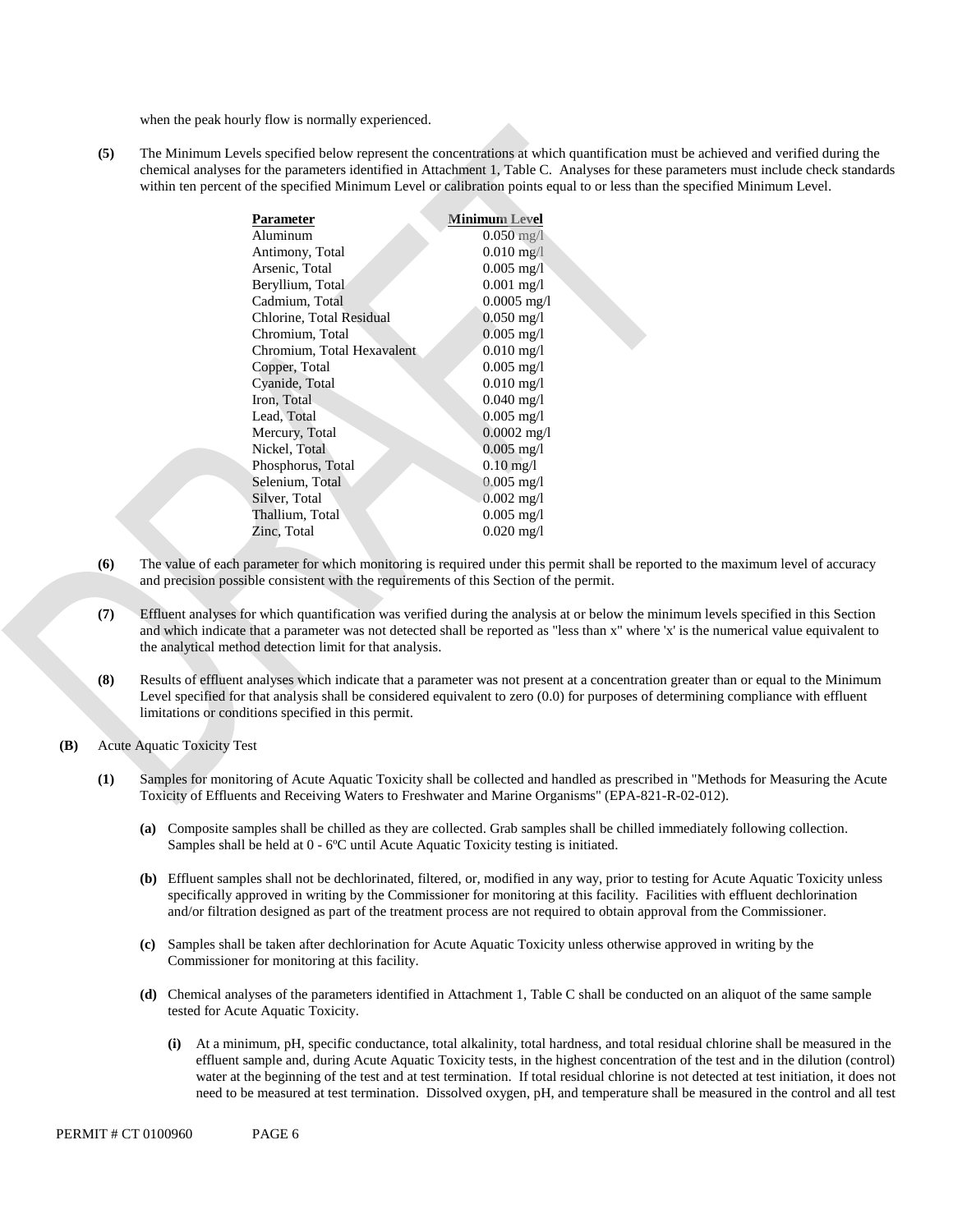concentrations at the beginning of the test, daily thereafter, and at test termination.

- **(e)** Tests for Acute Aquatic Toxicity shall be initiated within 36 hours of sample collection.
- **(2)** Monitoring for Acute Aquatic Toxicity to determine compliance with the permit condition on Acute Aquatic Toxicity (invertebrate) shall be conducted for 48 hours utilizing neonatal (less than 24 hours old) *Daphnia pulex*.
- **(3)** Monitoring for Acute Aquatic Toxicity to determine compliance with the permit condition on Acute Aquatic Toxicity (vertebrate) shall be conducted for 48 hours utilizing larval (1 to 14-day old with no more than 24 hours range in age) *Pimephales promelas*.
- **(4)** Tests for Acute Aquatic Toxicity shall be conducted as prescribed for static non-renewal acute tests in "Methods for measuring the Acute Aquatic Toxicity of Effluents and Receiving Waters to Freshwater and Marine Organisms" (EPA/821-R-02-012), except as specified below.
	- **(a)** For Acute Aquatic Toxicity limits, and for monitoring only conditions, expressed as a NOAEL value, Pass/Fail (single concentration) tests shall be conducted at a specified Critical Test Concentration (CTC) equal to the Aquatic Toxicity limit,  $(100\%$  in the case of monitoring only conditions), as prescribed in Section 22a-430-3(j)(7)(A)(i) of the RCSA.
	- **(b)** Organisms shall not be fed during the tests.
	- (c) Synthetic freshwater prepared with deionized water adjusted to a hardness of  $50\pm5$  mg/L as CaCO<sub>3</sub> shall be used as dilution water in the tests.
	- **(d)** Copper nitrate shall be used as the reference toxicant.
- **(5)** For monitoring only conditions, toxicity shall be demonstrated when the results of a valid pass/fail Acute Aquatic Toxicity indicates less than 90% survival in the effluent at the CTC (100%).
- **(C)** Chronic Aquatic Toxicity Test for Freshwater Discharges
	- **(1)** Chronic Aquatic Toxicity testing of the discharge shall be conducted annually during July, August, or September of each year.
	- **(2)** Chronic Aquatic Toxicity testing shall be performed on the discharge in accordance with the test methodology established in "Short-Term Methods for Estimating The Chronic Toxicity of Effluents and Receiving Water to Freshwater Organisms" (EPA-821-R-02 013) as referenced in 40 CFR 136 for *Ceriodaphnia* survival and reproduction and Fathead minnow larval survival and growth.
		- **(a)** Chronic Aquatic Toxicity tests shall utilize a minimum of five effluent dilutions prepared using a dilution factor of 0.5 (100% effluent, 50% effluent, 25% effluent, 12.5% effluent, 6.25% effluent).
		- $(b)$ **(b)** Quinebaug River water collected immediately upstream of the area influenced by the discharge shall be used as control (0% effluent) and dilution water in the toxicity tests.
		- **(c)** A laboratory water control consisting of synthetic freshwater prepared in accordance with EPA-821-R-02-013 at a hardness of 50±5 mg/l shall be used as an additional control (0% effluent) in the toxicity tests.
		- shall not be pH or hardness adjusted, or chemically altered in any way. **(d)** Daily composite samples of the discharge (final effluent following disinfection) and grab samples of the Quinebaug River, for use as site water control and dilution water, shall be collected on day 0 for test solution renewal on day 1 and day 2 of the test; day 2, for test solution renewal on day 3 and day 4 of the test; and day 4, for test solution renewal for the remainder of the test. Samples
	- **(3)** All samples of the discharge and Quinebaug River water used in the Chronic Aquatic Toxicity test shall, at a minimum, be analyzed and results reported in accordance with the provisions listed in Section 6(A) of this permit for the parameters listed in Attachment 1, Table C included herein, excluding Acute Aquatic Toxicity organism testing.

### **SECTION 7: RECORDING AND REPORTING REQUIREMENTS**

**(A)** The Permittee and/or the Signatory Authority shall continue to report the results of chemical analyses and any aquatic toxicity test required above in Section 5 and the referenced Attachment 1 by electronic submission of DMRs under this permit to the Department using NetDMR. The report shall include a detailed explanation of any violations of the limitations specified. DMRs shall be submitted electronically to the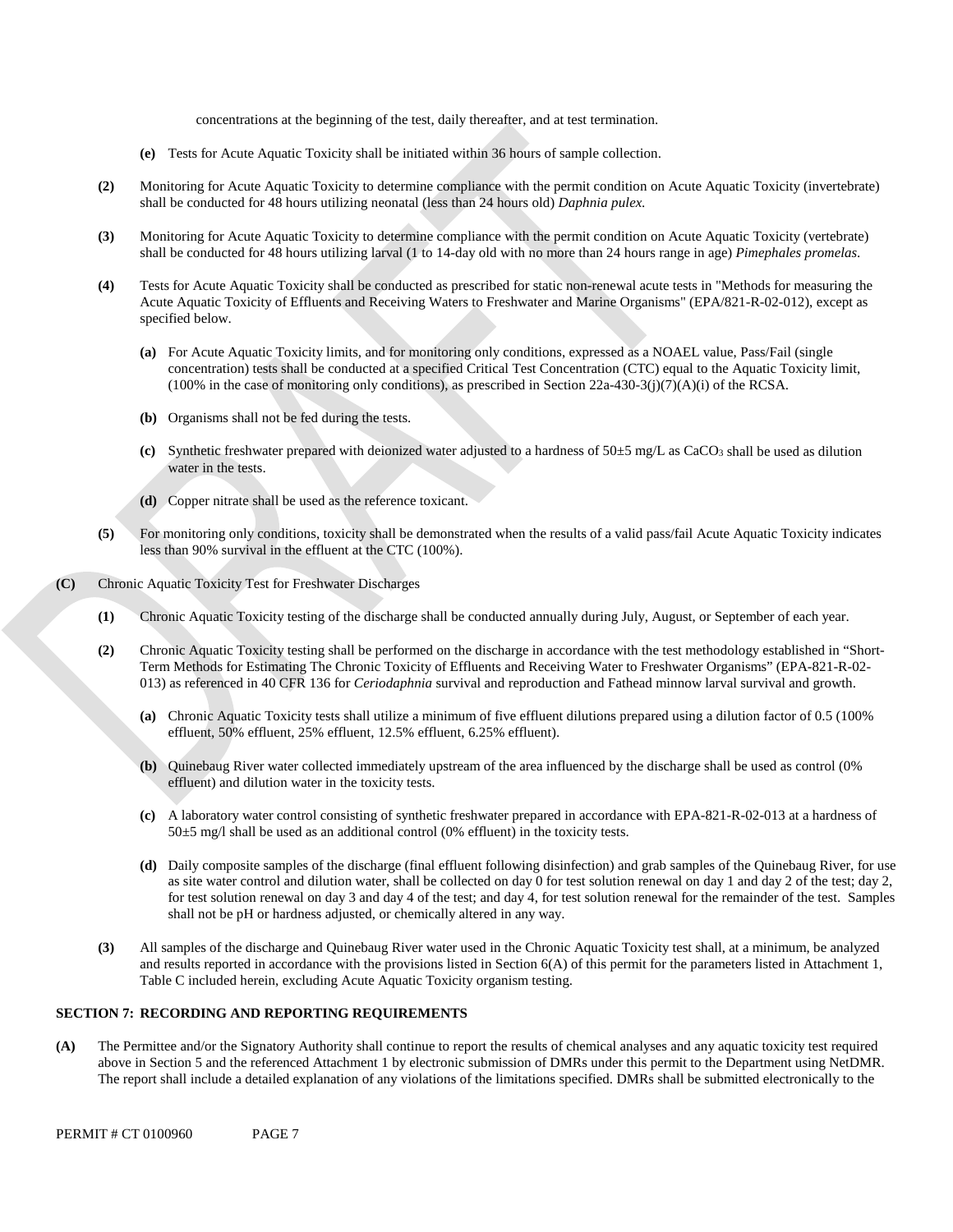Department no later than the 15th day of the month following the month in which samples are collected.

- **(1)** For composite samples, from other than automatic samplers, the instantaneous flow and the time of each aliquot sample collection shall be recorded and maintained at the POTW.
- **(B)** Complete and accurate test data, including percent survival of test organisms in each replicate test chamber, LC50 values and 95% confidence intervals for definitive test protocols, and all supporting chemical/physical measurements performed in association with any aquatic toxicity test, shall be entered on the Aquatic Toxicity Monitoring Report form (ATMR) and sent to the Bureau of Water Protection and Land Reuse at the address specified above in Section 7 (A) of this permit by the 15th day of the month following the month in which samples are collected.
- **(C)** The results of the process monitoring required above in Section 5 shall be entered on the Monthly Operating Report (MOR) form, included herein as Attachment 2, and reported to the Bureau of Water Protection and Land Reuse. The MOR report shall also be accompanied by a detailed explanation of any violations of the limitations specified. The MOR, must be received at the address specified above in Section 7 (A) of this permit by the 15th day of the month following the month in which the data and samples are collected.
- **(D)** A complete and thorough report of the results of the chronic toxicity monitoring outlined in Section 6(C) shall be prepared as outlined in Section 10 of EPA-821-R-02-013 (for freshwater) and submitted to the Department for review on or before December 31 of each calendar year to the address specified above in Section 7 (A) of this permit.
- **(E)** NetDMR Reporting Requirements
	- **(1)** The Permittee and/or the Signatory Authority shall electronically submit DMRs and reports required under this permit to the Department using NetDMR in satisfaction of the DMR submission requirement of this permit. DMRs shall be submitted electronically to the Department no later than the 15th day of the month following the completed reporting period.

### **SECTION 8: RECORDING AND REPORTING OF VIOLATIONS, ADDITIONAL TESTING REQUIREMENTS, BYPASSES, MECHANICAL FAILURES, AND MONITORING EQUIPMENT FAILURES**

- **(A)** If any Acute Aquatic Toxicity sample analysis indicates toxicity, or that the test was invalid, an additional sample of the effluent shall be collected and tested for Acute Aquatic Toxicity and associated chemical parameters, as described above in Section 5 and Section 6, and the results reported to the Bureau of Water Protection and Land Reuse (Attn: Aquatic Toxicity) via the ATMR form (see Section 7 (B)) within 30 days of the previous test. These test results shall also be reported on the next month's DMR report pursuant to Section 7 (A). The results of all toxicity tests and associated chemical parameters, valid and invalid, shall be reported.
- **(B)** If any two consecutive Acute Aquatic Toxicity test results or any three Acute Aquatic Toxicity test results in a twelve month period indicates toxicity, the Permittee shall immediately take all reasonable steps to eliminate toxicity wherever possible and shall submit a report, to the Bureau of Water Protection and Land Reuse (Attn: Aquatic Toxicity), for the review and written approval of the Commissioner in accordance with Section 22a-430-3(j)(10)(c) of the RCSA describing proposed steps to eliminate the toxic impact of the discharge on the receiving water body. Such a report shall include a proposed time schedule to accomplish toxicity reduction and the Permittee shall comply with any schedule approved by the Commissioner.
- **(C)** Sewage Right-to-Know Electronic Bypass Reporting
	- **(1)** Section 22a-430-3(k) of the RCSA shall apply in all instances of bypass including a bypass of the treatment plant or a component of the sewage collection system planned during required maintenance. The Department of Energy and Environmental Protection, Bureau of Water Protection and Land Reuse, Water Planning and Management Division, Municipal Wastewater, the Department of Public Health, Water Supply Section and Recreation Section, and the local Director of Health shall be notified within 2 hours of the Permittee learning of the event via online reporting in a format approved by the Commissioner. A final incident report shall be submitted to the Department of Energy and Environmental Protection, Bureau of Water Protection and Land Reuse, Water Planning and Management Division, Municipal Wastewater within five days of the Permittee learning of each occurrence of a discharge or bypass of untreated or partially treated sewage via online reporting in a format approved by the Commissioner.

If the online reporting system is nonfunctional, then the Permittee shall notify DEEP via telephone during normal business hours (8:30 a.m. to 4:30 p.m. Monday through Friday) at (860) 424-3704 or after hours to the DEEP Emergency Response Unit at (860) 424-3338 and the Department of Public Health at (860) 509-8000 with the final incident report being submitted online.

**(D)** Section 22a-430-3(j) 11 (D) of the RCSA shall apply in the event of any noncompliance with a maximum daily limit and/or any noncompliance that is greater than two times any permit limit. The Permittee shall notify in the same manner as in paragraph C (1) of this Section, the Department of Energy and Environmental Protection, Bureau of Water Protection and Land Reuse, Water Planning and Management Division, Municipal Wastewater Section except, if the online reporting system is nonfunctional and the noncompliance occurs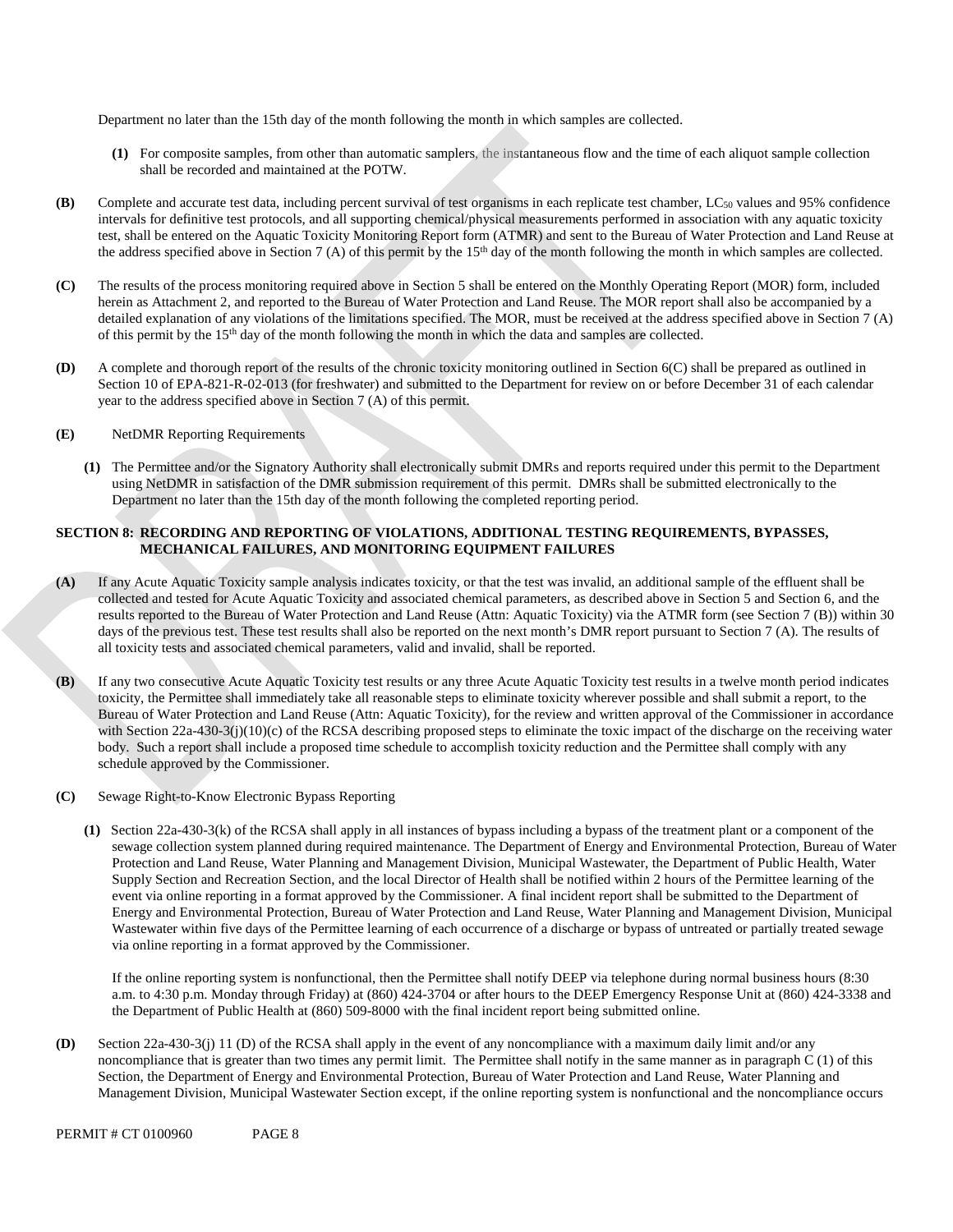outside normal working hours (8:30 a.m. to 4:30 p.m. Monday through Friday) the Permittee may wait to make the verbal report until 10:30 am of the next business day after learning of the noncompliance.

- next business day after learning of the failure. **(E)** Section 22a-430-3(j) 8 of the RCSA shall apply in all instances of monitoring equipment failures that prevent meeting the requirements in this permit. In the event of any such failure of the monitoring equipment including, but not limited to, loss of refrigeration for an autosampler or lab refrigerator or loss of flow proportion sampling ability, the Permittee shall notify in the same manner as in paragraph C (1) of this Section, the Department of Energy and Environmental Protection, Bureau of Water Protection and Land Reuse, Water Planning and Management Division, Municipal Wastewater Section except, if the online reporting system is nonfunctional and the failure occurs outside normal working hours (8:30 a.m. to 4:30 p.m. Monday through Friday) the Permittee may wait to make the verbal report until 10:30 am of the
- major component of the treatment facilities which the Permittee may have reason to believe would result in an effluent violation. **(F)**  In addition to the reporting requirements contained in Section 22a-430-3(i), (j), and (k) of the Regulations of Connecticut State Agencies, the Permittee shall notify in the same manner as in paragraph C (1) of this Section, the Department of Energy and Environmental Protection, Bureau of Water Protection and Land Reuse, Water Planning and Management Division, Municipal Wastewater concerning the failure of any

This permit is hereby issued on

Betsey Wingfield Bureau Chief Bureau of Water Protection and Land Reuse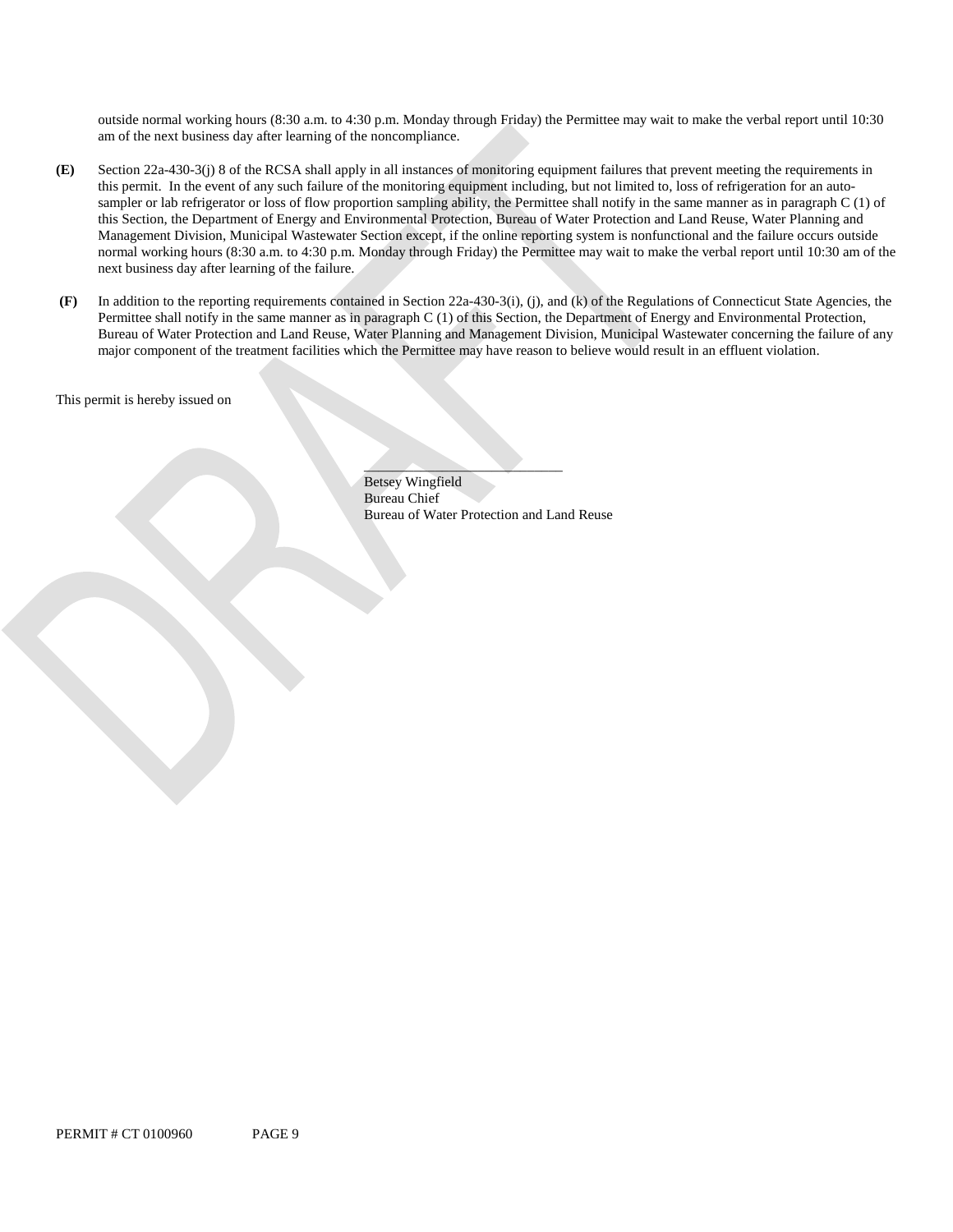## ATTACHMENT 1

Tables A through G

PERMIT # CT 0100960 PAGE 10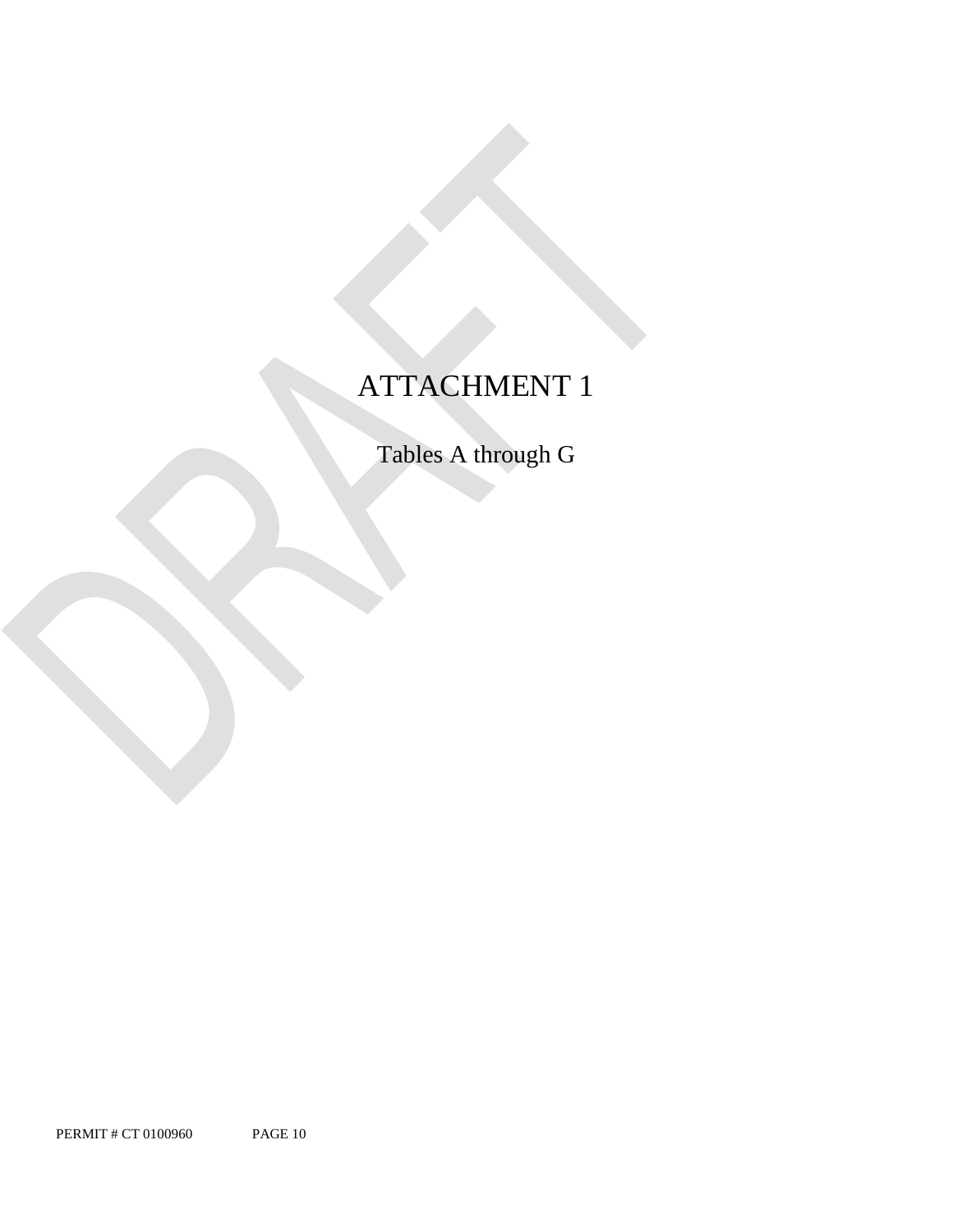### **TABLE A**

| Discharge Serial Number (DSN): 001-1                                                            |                       |                             |                           |                            | Monitoring Location: 1                     |                                                             |                                           |                |                              |                              |
|-------------------------------------------------------------------------------------------------|-----------------------|-----------------------------|---------------------------|----------------------------|--------------------------------------------|-------------------------------------------------------------|-------------------------------------------|----------------|------------------------------|------------------------------|
| <b>Wastewater Description: Sanitary Sewage</b>                                                  |                       |                             |                           |                            |                                            |                                                             |                                           |                |                              |                              |
| Monitoring Location Description: Final Effluent                                                 |                       |                             |                           |                            |                                            |                                                             |                                           |                |                              |                              |
| Allocated Zone of Influence (ZOI): 44.7cfs                                                      |                       |                             |                           |                            | In-stream Waste Concentration (IWC): 9.15% |                                                             |                                           |                |                              |                              |
| <b>PARAMETER</b>                                                                                |                       |                             |                           | FLOW/TIME BASED MONITORING |                                            |                                                             | <b>INSTANTANEOUS</b><br><b>MONITORING</b> |                | <b>REPORT</b><br><b>FORM</b> | Minimum<br>Level             |
|                                                                                                 | <b>Units</b>          | Average<br>Monthly<br>Limit | Maximum<br>Daily<br>Limit | Sample<br>Freq.            | Sample<br>type                             | Instantaneous<br>Limit or<br>Required<br>Range <sup>3</sup> | Sample<br>Freq.                           | Sample<br>Type |                              | Analysis<br>See Section<br>6 |
| Alkalinity                                                                                      | mg/l                  | NA                          | <b>NA</b>                 | <b>NR</b>                  | NA                                         | ------                                                      | Monthly                                   | Grab           | <b>MOR</b>                   |                              |
| Biochemical Oxygen Demand $(5 \text{ day})^1$ , See remark (C)                                  | mg/l                  | 30                          | 50                        | $3$ /week                  | Daily Composite                            | NA                                                          | NR                                        | <b>NA</b>      | <b>DMR/MOR</b>               |                              |
| Escherichia coli (May 1 <sup>st</sup> through September 30 <sup>th</sup> ), See<br>remark $(B)$ | Colonies<br>per100 ml | NA                          | <b>NA</b>                 | <b>NR</b>                  | NA                                         | 410                                                         | $3$ /week                                 | Grab           | <b>DMR/MOR</b>               |                              |
| Flow                                                                                            | MGD                   | ------                      | ------                    | $\mbox{Continuous}^2$      | Average Daily<br>Flow                      | <b>NA</b>                                                   | <b>NR</b>                                 | <b>NA</b>      | <b>DMR/MOR</b>               |                              |
| Nitrogen, Ammonia (total as N)                                                                  | mg/l                  | NA                          | ------                    | Monthly                    | Daily Composite                            | <b>NA</b>                                                   | <b>NR</b>                                 | NA             | <b>DMR/MOR</b>               |                              |
| Nitrogen, Nitrate (total as N)                                                                  | mg/l                  | NA                          | ------                    | Monthly                    | Daily Composite                            | <b>NA</b>                                                   | NR                                        | <b>NA</b>      | <b>MOR</b>                   |                              |
| Nitrogen, Nitrite (total as N)                                                                  | mg/l                  | <b>NA</b>                   | ------                    | Monthly                    | Daily Composite                            | <b>NA</b>                                                   | <b>NR</b>                                 | <b>NA</b>      | <b>MOR</b>                   |                              |
| Nitrogen, Total Kjeldahl                                                                        | mg/l                  | NA                          | ------                    | Monthly                    | Daily Composite                            | <b>NA</b>                                                   | NR                                        | <b>NA</b>      | <b>MOR</b>                   |                              |
| Nitrogen, Total                                                                                 | mg/l                  | NA                          | ------                    | Monthly                    | Daily Composite                            | <b>NA</b>                                                   | <b>NR</b>                                 | <b>NA</b>      | <b>MOR</b>                   |                              |
| Nitrogen, Total                                                                                 | lbs/day               | NA                          | ------                    | Monthly                    | Daily Composite                            | <b>NA</b>                                                   | NR                                        | <b>NA</b>      | <b>MOR</b>                   |                              |
| Oxygen, Dissolved                                                                               | mg/l                  | NA                          | <b>NA</b>                 | <b>NR</b>                  | <b>NA</b>                                  | ------                                                      | Work Day                                  | Grab           | <b>MOR</b>                   |                              |
| pH                                                                                              | S.U.                  | NA                          | NA                        | <b>NR</b>                  | NA                                         | $6 - 9$                                                     | Work Day                                  | Grab           | <b>DMR/MOR</b>               |                              |
| Phosphate, Ortho                                                                                | mg/l                  | <b>NA</b>                   | ------                    | Weekly                     | Daily Composite                            | <b>NA</b>                                                   | NR                                        | <b>NA</b>      | <b>MOR</b>                   |                              |
| Phosphorous, Total (April 1st through October 31st)                                             | mg/l                  | 1.09                        | 2.18                      | Weekly                     | Daily Composite                            | NA                                                          | <b>NR</b>                                 | <b>NA</b>      | <b>DMR/MOR</b>               | $\ensuremath{\mathrm{N}}$    |
| (November 1 <sup>st</sup> through March 31 <sup>st</sup> )                                      |                       | <b>NA</b>                   | ------                    |                            |                                            |                                                             |                                           |                |                              |                              |
| Phosphorus, Total (April 1 <sup>st</sup> through October 31 <sup>st</sup> )                     | lbs/day               | ------                      | ------                    | Weekly                     | Daily Composite                            | <b>NA</b>                                                   | <b>NA</b>                                 | <b>NA</b>      | <b>MOR</b>                   |                              |
| Phosphorus, Total (Average Seasonal Load Cap) <sup>4</sup>                                      | lbs/day               | 8.41                        | NA                        | Weekly                     | Calculated                                 | <b>NA</b>                                                   | NA                                        | <b>NA</b>      | <b>DMR/MOR</b>               |                              |
| Solids, Settleable                                                                              | ml/l                  | NA                          | NA                        | <b>NR</b>                  | NA                                         | ------                                                      | Work Day                                  | Grab           | <b>MOR</b>                   |                              |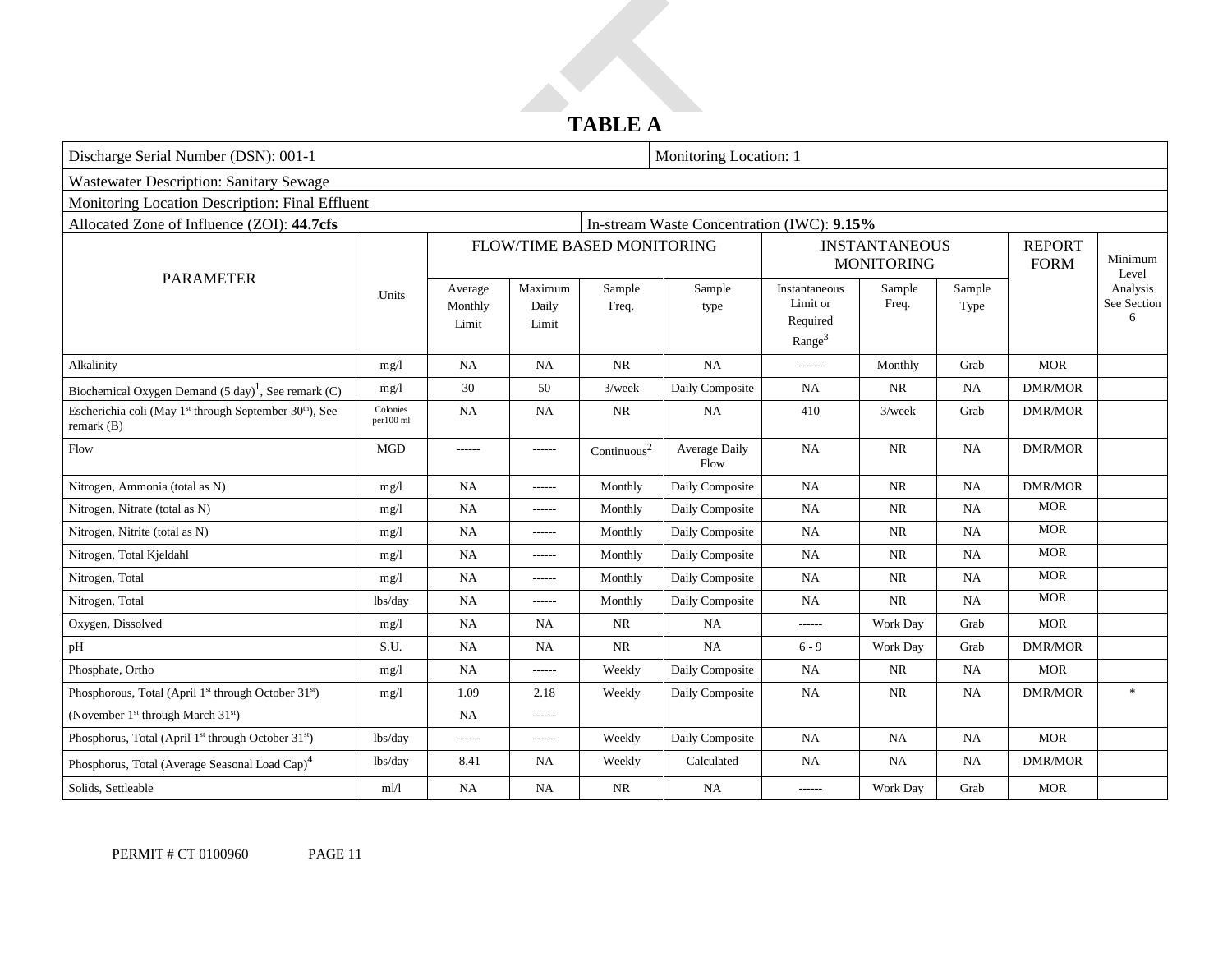| Solids, Total Suspended <sup>1</sup> , See remark $(C)$                                | mg/l               | 30        | 50        | $3$ /week | Daily Composite | <b>NA</b>     | NA                                 | NA   | DMR/MOR    |  |
|----------------------------------------------------------------------------------------|--------------------|-----------|-----------|-----------|-----------------|---------------|------------------------------------|------|------------|--|
| Temperature                                                                            | $^{\circ}$ F       | <b>NA</b> | <b>NA</b> | <b>NR</b> | <b>NA</b>       | $- - - - - -$ | <b>Work Day</b>                    | Grab | <b>MOR</b> |  |
| Turbidity                                                                              | <b>NTU</b>         | <b>NA</b> | <b>NA</b> | NR        | NA              | ------        | <b>Work Day</b>                    | Grab | <b>MOR</b> |  |
| UV Intensity May $1st$ through September 30 <sup>th</sup> , See<br>remark $(A)$        | mW/cm <sup>2</sup> | <b>NA</b> | <b>NA</b> | <b>NR</b> | NA              | $\geq 6.10$   | 4/Work Dav                         | Grab | DMR/MOR    |  |
| UV Transmittance May $1^{st}$ through September 30 <sup>th</sup> , See<br>remark $(A)$ | $\%$               | <b>NA</b> | <b>NA</b> | <b>NR</b> | <b>NA</b>       | $- - - - - -$ | Lowest<br>reading of<br>4/Work Day | Grab | <b>MOR</b> |  |

TABLE A – CONDITIONS

Footnotes:<br><sup>1</sup> The discharge shall not exceed an average monthly 30 mg/l or a maximum daily 50 mg/l.

 $^2$  The Permittee shall record and report on the monthly operating report the minimum, maximum and total flow for each day of discharge and the average daily flow for each sampling month. The Permittee shall report, on the discharge monitoring report, the average daily flow and maximum daily flow for each sampling month.

<sup>3</sup> The instantaneous limits in this column are maximum limits except for UV Intensity which is a minimum limit.

<sup>4</sup> Compliance with the Average Seasonal Load Cap of 8.41 lbs/day is determined as follows: Calculate the Average Seasonal Load by adding all sample results during each April 1<sup>st</sup> through October 31st season in pounds per day and dividing by the total number of those samples in that season.

#### Remarks:

(A) Ultraviolet disinfection shall be utilized from May  $1<sup>st</sup>$  through September 30<sup>th</sup>.

(B) The geometric mean of the Escherichia coli bacteria values for the effluent samples collected in a period of a calendar month during the period from May 1<sup>st</sup> through September 30<sup>th</sup> shall not exceed 126 per 100 milliliters.

(C) The Average Weekly discharge Limitation for BOD5 and Total Suspended Solids shall be 1.5 times the Average Monthly Limit listed above.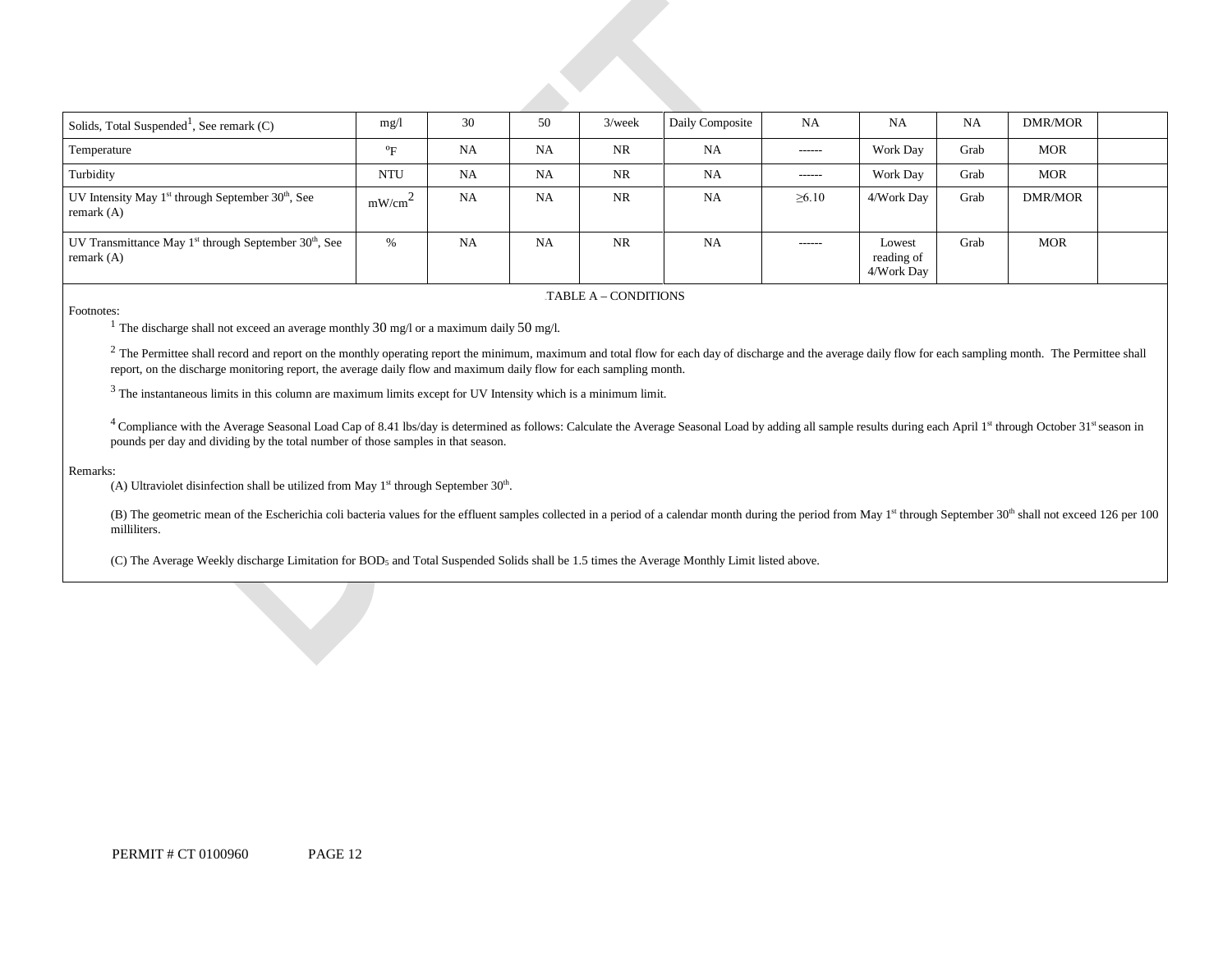### **TABLE B**

**Allen** 

| Discharge Serial Number (DSN): 001-1                                                                                                                                                                                                                                                                                                                                                                |                    |  | Monitoring Location: K                      |                                            |                         |                              |
|-----------------------------------------------------------------------------------------------------------------------------------------------------------------------------------------------------------------------------------------------------------------------------------------------------------------------------------------------------------------------------------------------------|--------------------|--|---------------------------------------------|--------------------------------------------|-------------------------|------------------------------|
| <b>Wastewater Description: Sanitary Sewage</b>                                                                                                                                                                                                                                                                                                                                                      |                    |  |                                             |                                            |                         |                              |
| Monitoring Location Description: Final Effluent                                                                                                                                                                                                                                                                                                                                                     |                    |  |                                             |                                            |                         |                              |
| Allocated Zone of Influence (ZOI): 44.7 cfs                                                                                                                                                                                                                                                                                                                                                         |                    |  |                                             | In-stream Waste Concentration (IWC): 9.15% |                         |                              |
| <b>PARAMETER</b>                                                                                                                                                                                                                                                                                                                                                                                    |                    |  |                                             | <b>FLOW/TIME BASED MONITORING</b>          |                         | <b>REPORT</b><br><b>FORM</b> |
|                                                                                                                                                                                                                                                                                                                                                                                                     | <b>Units</b>       |  | Average<br><b>Monthly</b><br><b>Minimum</b> | <b>Sample</b><br>Freq.                     | <b>Sample</b><br>type   |                              |
| Biochemical Oxygen Demand (5 day) Percent Removal <sup>1</sup>                                                                                                                                                                                                                                                                                                                                      | $%$ of<br>Influent |  | 85                                          | $3$ /week                                  | Calculated <sup>2</sup> | <b>DMR</b>                   |
| Solids, Total Suspended Percent Removal <sup>1</sup>                                                                                                                                                                                                                                                                                                                                                | $%$ of<br>Influent |  | 85                                          | $3$ /week                                  | Calculated <sup>2</sup> | <b>DMR</b>                   |
| <b>TABLE B - CONDITIONS</b><br><b>Footnotes:</b><br>The discharge shall be less than or equal to 15% of the average monthly influent BOD5 and total suspended solids (Table E, Monitoring Location<br>$\mathbf{G}$ ).<br>Inf.BOD or TSS -Effluent BOD or TSS<br>X 100<br><sup>2</sup> Calculated based on the average monthly results described in Table A. Removal efficiency =<br>Inf.BBID or TSS |                    |  |                                             |                                            |                         |                              |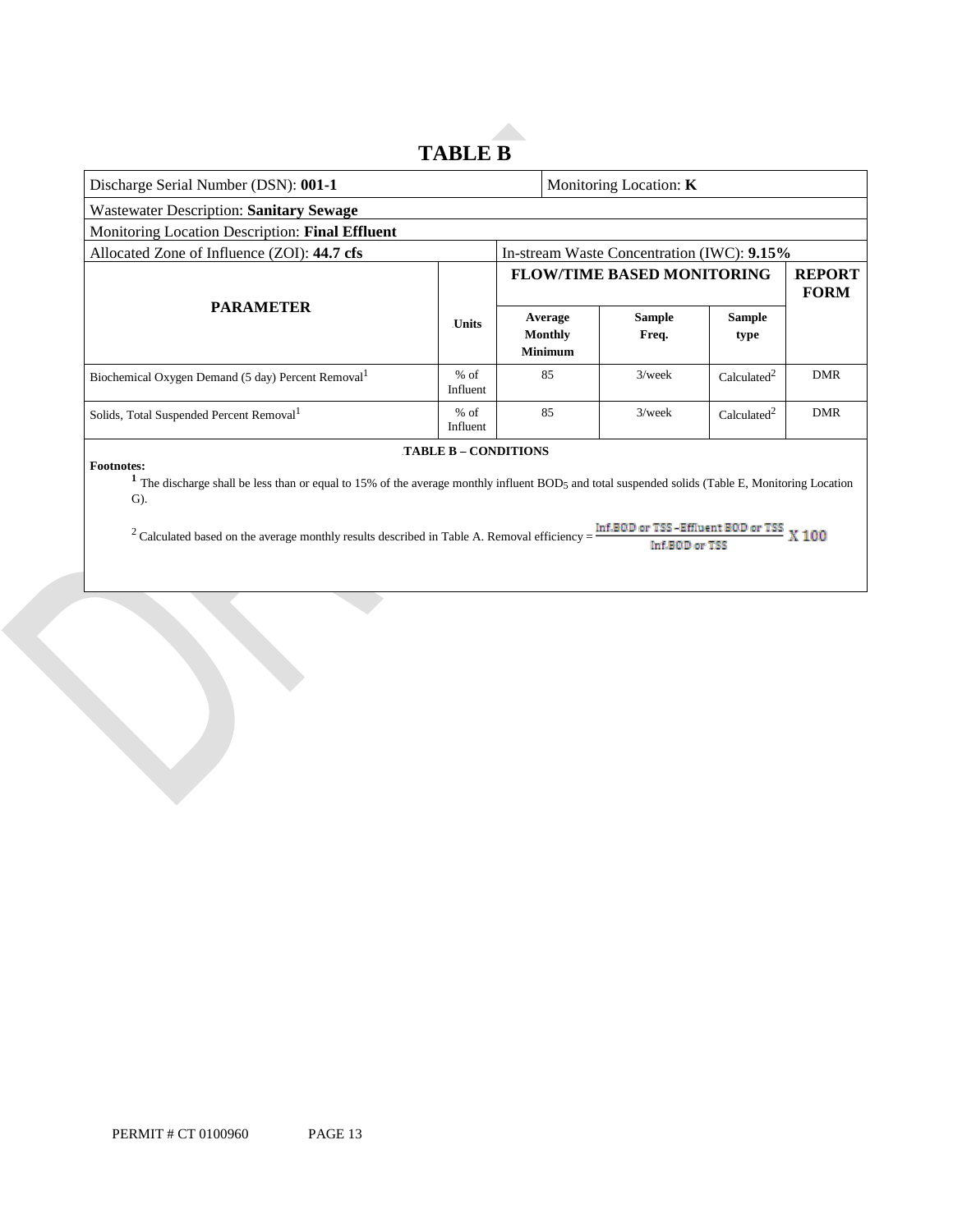#### Monitoring Location: T  Wastewater Description: **Sanitary Sewage**  Monitoring Location Description: **Final Effluent**  NOAEL Static 48Hr Acute D.  $Puler<sup>1</sup>$  % Quarterly Nitrogen, Ammonia (total as N) mg/l ------ Quarterly Daily Composite ATMR/DMR Discharge Serial Number (DSN): 001-1 Allocated Zone of Influence (ZOI): **44.7 cfs** In-stream Waste Concentration (IWC): **9.15% PARAMETER Units Maximum Daily Limit Sampling Frequency Sample Type Reporting form Minimum Level Analysis See Section 6**  Aluminum, Total mg/l mg/l ------ Quarterly Daily Composite ATMR/DMR Antimony, Total mg/l mg/l ------ Quarterly Daily Composite ATMR/DMR \* survival ----- Quarterly Daily Composite ATMR/DMR NOAEL Static 48Hr Acute Pimephales<sup>1</sup> % survival ----- Quarterly Daily Composite ATMR/DMR Arsenic, Total mg/l mg/l ------ Quarterly Daily Composite ATMR/DMR \* Beryllium, Total **and Servert and Servert Composite ATMR/DMR** \* BOD<sub>5</sub> mg/l ------ Quarterly Daily Composite ATMR/DMR Cadmium, Total mg/l ------ Quarterly Daily Composite ATMR/DMR \* Chromium, Hexavalent mg/l mg/l ------ Quarterly Daily Composite ATMR/DMR \* Chromium, Total **mg/l ------** Quarterly Daily Composite ATMR/DMR \* Chlorine, Total Residual mg/l mg/l ------ Quarterly Daily Composite ATMR/DMR \* Copper, Total mg/l ------ Quarterly Daily Composite ATMR/DMR \* Cyanide, Amenable mg/l ----- Quarterly Daily Composite ATMR/DMR Cyanide, Total mg/l mg/l ------ Quarterly Daily Composite ATMR/DMR \* Iron, Total mg/l ------ Quarterly Daily Composite ATMR/DMR \* Lead, Total 1991 mg/l ------ Quarterly Daily Composite ATMR/DMR \* Mercury, Total mg/l mg/l ------ Quarterly Daily Composite ATMR/DMR \* Nickel, Total **mg/l -----** Quarterly Daily Composite ATMR/DMR \* Nitrogen, Nitrate, (total as N) mg/l mg/l ------ Quarterly Daily Composite ATMR/DMR Nitrogen, Nitrite, (total as N) mg/l mg/l ------ Quarterly Daily Composite ATMR/DMR Phosphorus, Total mg/l ------ Quarterly Daily Composite ATMR/DMR \* Phenols, Total mg/l mg/l ------ Quarterly Daily Composite ATMR/DMR Selenium, Total 1991 ----- Quarterly Daily Composite ATMR/DMR \* Silver, Total **and the silver of the silver of the silver** of  $\blacksquare$  and  $\blacksquare$  and  $\blacksquare$  and  $\blacksquare$  and  $\blacksquare$  and  $\blacksquare$  and  $\blacksquare$  and  $\blacksquare$  and  $\blacksquare$  and  $\blacksquare$  and  $\blacksquare$  and  $\blacksquare$  and  $\blacksquare$  and  $\blacksquare$  and  $\blacksquare$ Suspended Solids, Total mg/l mg/l ------ Quarterly Daily Composite ATMR/DMR Thallium, Total mg/l mg/l ------ Quarterly Daily Composite ATMR/DMR \* Zinc, Total **mg/l ------** Quarterly Daily Composite ATMR/DMR \*

### **TABLE C**

**TABLE C - CONDITIONS** 

Remarks: <sup>1</sup>The results of the Toxicity Tests are recorded in % survival. The Permittee shall report % survival on the DMR based on criteria in Section 6(B) of this permit.

ATMR – Aquatic Toxicity Monitoring Report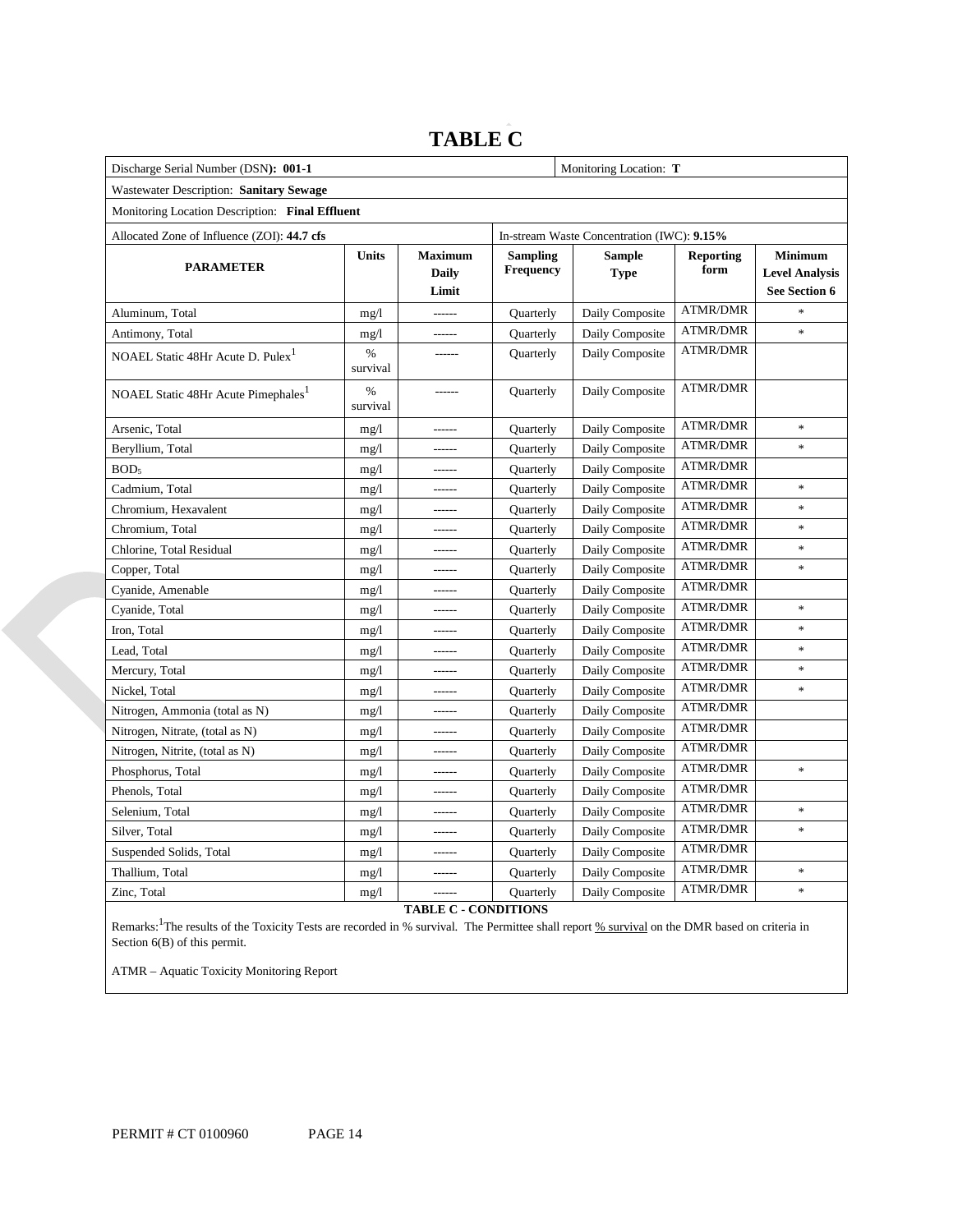### 14B**TABLE D**

| Discharge Serial Number: 001-1                      | Monitoring Location: N      |  |                                 |                  |             |  |
|-----------------------------------------------------|-----------------------------|--|---------------------------------|------------------|-------------|--|
| Wastewater Description: Activated Sludge            |                             |  |                                 |                  |             |  |
| Monitoring Location Description: Each Aeration Unit |                             |  |                                 |                  |             |  |
|                                                     | <b>REPORTING FORMAT</b>     |  | <b>INSTANTANEOUS MONITORING</b> | <b>REPORTING</b> |             |  |
| <b>PARAMETER</b>                                    |                             |  | Sample Frequency                | Sample Type      | <b>FORM</b> |  |
| Oxygen, Dissolved                                   | High & low for each WorkDay |  | 4/WorkDay                       | Grab             | <b>MOR</b>  |  |
| Sludge Volume Index                                 | WorkDay                     |  | WorkDay                         | Grab             | <b>MOR</b>  |  |
| Mixed Liquor Suspended Solids                       | WorkDay                     |  | WorkDay                         | Grab             | <b>MOR</b>  |  |

### 15B**TABLE E**

| Discharge Serial Number: 001-1            |              |                                       |                            | Monitoring Location: G                      |                                           |                              |                                 |  |
|-------------------------------------------|--------------|---------------------------------------|----------------------------|---------------------------------------------|-------------------------------------------|------------------------------|---------------------------------|--|
| Wastewater Description: Sanitary Sewage   |              |                                       |                            |                                             |                                           |                              |                                 |  |
| Monitoring Location Description: Influent |              |                                       |                            |                                             |                                           |                              |                                 |  |
| <b>PARAMETER</b>                          | Units        | <b>DMR REPORTING</b><br><b>FORMAT</b> |                            | <b>FLOW/TIME BASED</b><br><b>MONITORING</b> | <b>INSTANTANEOUS</b><br><b>MONITORING</b> |                              | <b>REPORTING</b><br><b>FORM</b> |  |
|                                           |              |                                       | Sample<br><b>Frequency</b> | Sample<br><b>Type</b>                       | Sample<br><b>Frequency</b>                | <b>Sample</b><br><b>Type</b> |                                 |  |
| Biochemical Oxygen Demand (5 day)         | mg/1         | Monthly average                       | $3$ /week                  | Daily Composite                             | <b>NA</b>                                 | <b>NA</b>                    | DMR/MOR                         |  |
| Nitrogen, Ammonia (total as N)            | mg/l         |                                       | Monthly                    | Daily Composite                             | NA                                        | <b>NA</b>                    | <b>MOR</b>                      |  |
| Nitrogen, Nitrate (total as N)            | mg/l         |                                       | Monthly                    | Daily Composite                             | <b>NA</b>                                 | <b>NA</b>                    | <b>MOR</b>                      |  |
| Nitrogen, Nitrite (total as N)            | mg/1         |                                       | Monthly                    | Daily Composite                             | <b>NA</b>                                 | <b>NA</b>                    | <b>MOR</b>                      |  |
| Nitrogen, Total Kjeldahl                  | mg/1         |                                       | Monthly                    | Daily Composite                             | NA                                        | <b>NA</b>                    | <b>MOR</b>                      |  |
| Nitrogen, Total                           | mg/1         |                                       | Monthly                    | Daily Composite                             | NA                                        | <b>NA</b>                    | <b>MOR</b>                      |  |
| Phosphate, Ortho                          | mg/l         |                                       | Monthly                    | Daily Composite                             | NA                                        | <b>NA</b>                    | <b>MOR</b>                      |  |
| Phosphorus, Total                         | mg/1         |                                       | Monthly                    | Daily Composite                             | NA                                        | <b>NA</b>                    | <b>MOR</b>                      |  |
| pН                                        | S.U.         |                                       | <b>NA</b>                  | NA.                                         | Work Day                                  | Grab                         | <b>MOR</b>                      |  |
| Solids, Total Suspended                   | mg/l         | Monthly average                       | $3$ /week                  | Daily Composite                             | <b>NA</b>                                 | <b>NA</b>                    | <b>DMR/MOR</b>                  |  |
| Temperature                               | $\mathrm{P}$ |                                       | <b>NA</b>                  | NA                                          | Work Day                                  | Grab                         | <b>MOR</b>                      |  |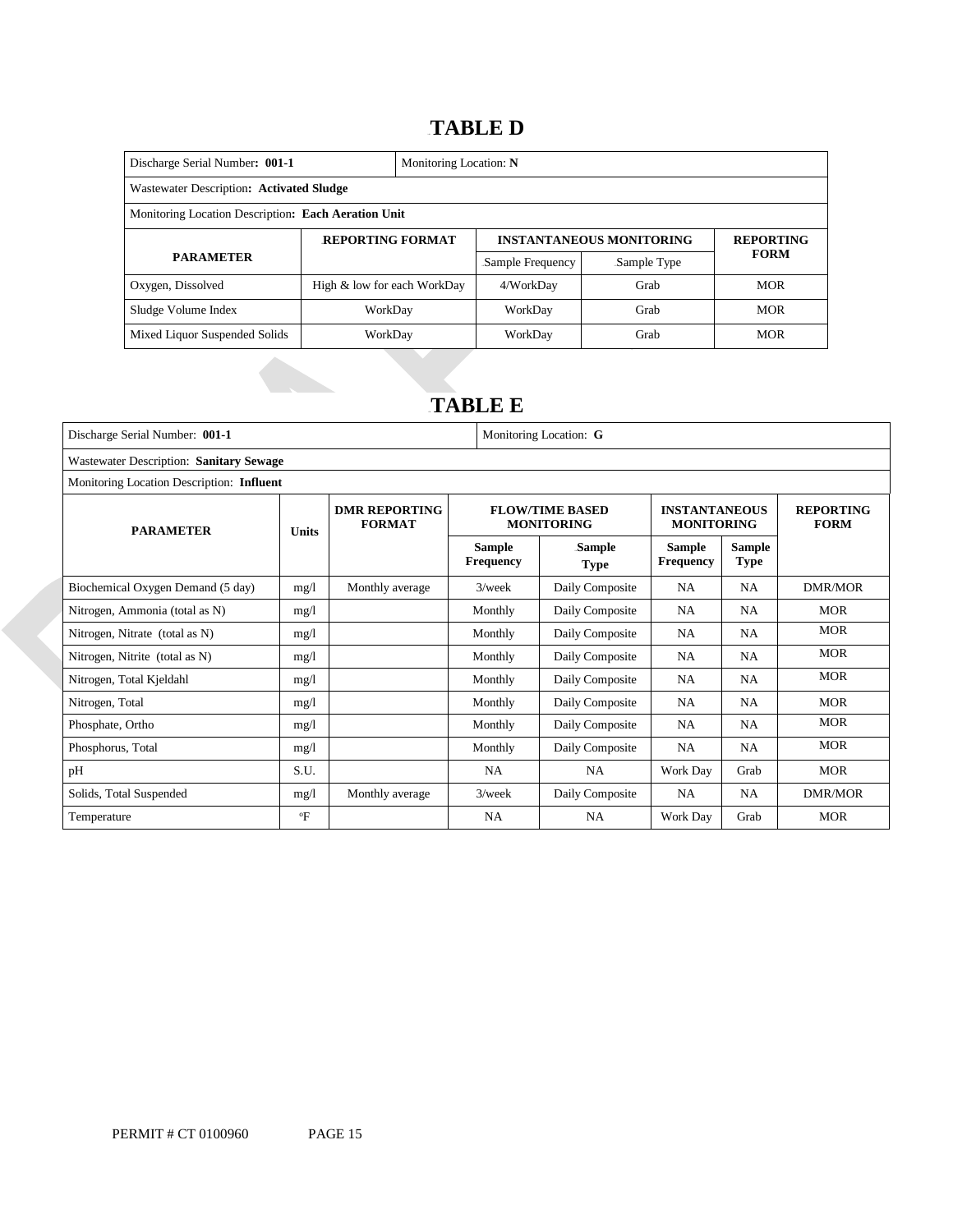### **TABLE F**

| Discharge Serial Number: 001-1<br>Monitoring Location: P              |       |                                   |                            |                                             |                                           |                                 |            |
|-----------------------------------------------------------------------|-------|-----------------------------------|----------------------------|---------------------------------------------|-------------------------------------------|---------------------------------|------------|
| Wastewater Description: Primary Effluent                              |       |                                   |                            |                                             |                                           |                                 |            |
| Monitoring Location Description: Primary Sedimentation Basin Effluent |       |                                   |                            |                                             |                                           |                                 |            |
| <b>PARAMETER</b>                                                      | Units | <b>REPORTING</b><br><b>FORMAT</b> |                            | <b>TIME/FLOW BASED</b><br><b>MONITORING</b> | <b>INSTANTANEOUS</b><br><b>MONITORING</b> | <b>REPORTING</b><br><b>FORM</b> |            |
|                                                                       |       |                                   | <b>Sample</b><br>Frequency | <b>Sample</b><br><b>Type</b>                | <b>Sample</b><br>Frequency                | Sample type                     |            |
| Alkalinity, Total                                                     | mg/1  |                                   | <b>NA</b>                  | <b>NA</b>                                   | Monthly                                   | Grab                            | <b>MOR</b> |
| Biochemical Oxygen Demand (5 day)                                     | mg/l  | Monthly average                   | 3/Week                     | Composite                                   | NA                                        | NA                              | <b>MOR</b> |
| Nitrogen, Ammonia (total as N)                                        | mg/1  |                                   | Monthly                    | Composite                                   | NA                                        | NA                              | <b>MOR</b> |
| Nitrogen, Nitrate (total as N)                                        | mg/1  |                                   | Monthly                    | Composite                                   | <b>NA</b>                                 | NA                              | <b>MOR</b> |
| Nitrogen, Nitrite (total as N)                                        | mg/1  |                                   | Monthly                    | Composite                                   | NA                                        | <b>NA</b>                       | <b>MOR</b> |
| Nitrogen, Total Kjeldahl                                              | mg/1  |                                   | Monthly                    | Composite                                   | NA                                        | <b>NA</b>                       | <b>MOR</b> |
| Nitrogen, Total                                                       | mg/1  |                                   | Monthly                    | Composite                                   | NA                                        | <b>NA</b>                       | <b>MOR</b> |
| Phosphate, Ortho                                                      | mg/1  |                                   | Monthly                    | Composite                                   | <b>NA</b>                                 | <b>NA</b>                       | <b>MOR</b> |
| Phosphorus, Total                                                     | mg/1  |                                   | Monthly                    | Composite                                   | NA                                        | <b>NA</b>                       | <b>MOR</b> |
| рH                                                                    | S.U.  |                                   | NA                         | NA                                          | Monthly                                   | Grab                            | <b>MOR</b> |
| Solids, Total Suspended                                               | mg/l  | Monthly average                   | 3/Week                     | Composite                                   | <b>NA</b>                                 | <b>NA</b>                       | <b>MOR</b> |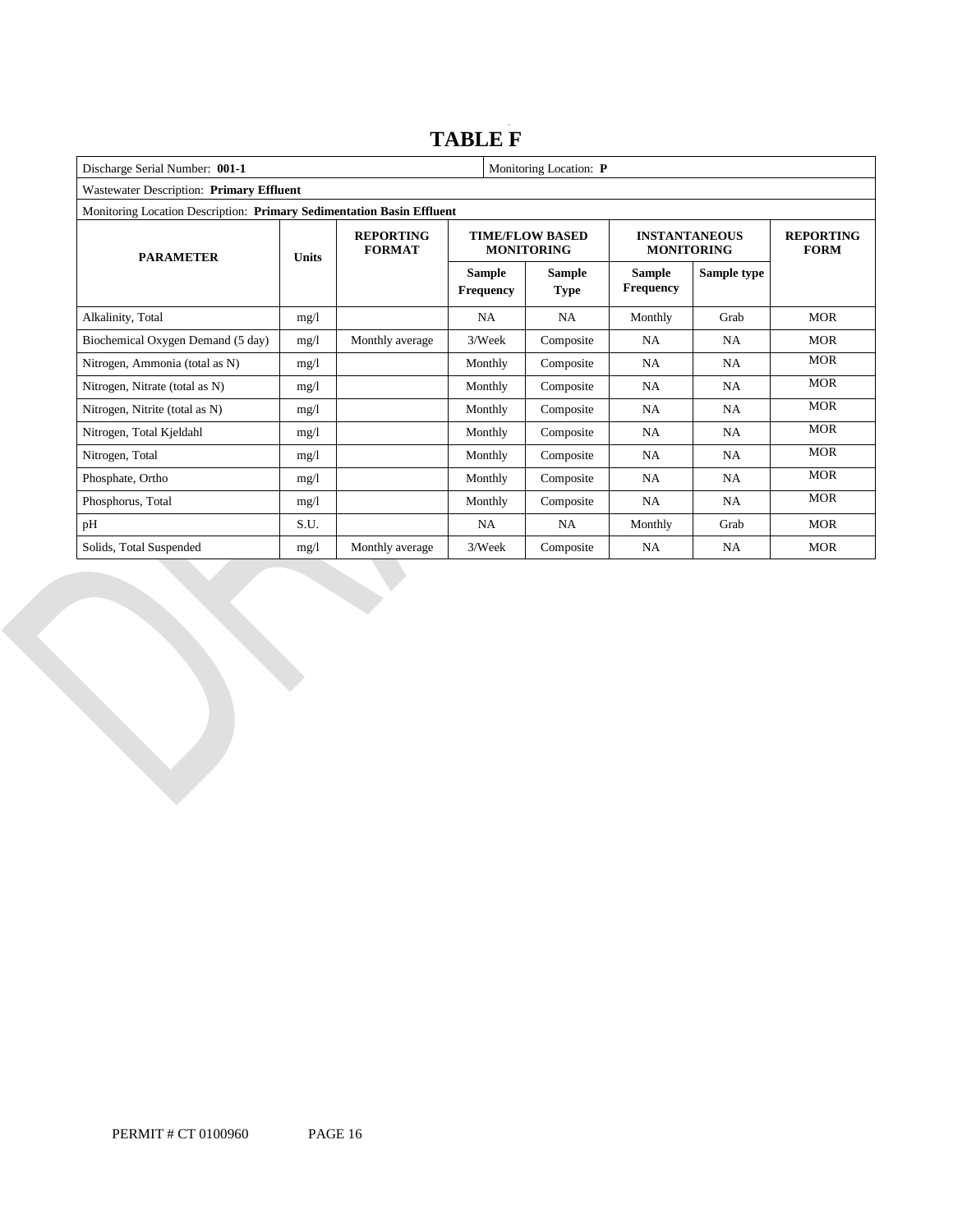| Discharge Serial Number: 001-1                    | Monitoring Location: SL         |                          |            |  |  |  |
|---------------------------------------------------|---------------------------------|--------------------------|------------|--|--|--|
| Wastewater Description: Dewatered Sludge          |                                 |                          |            |  |  |  |
| Monitoring Location Description: Dewatered Sludge |                                 |                          |            |  |  |  |
| <b>PARAMETER</b>                                  | <b>INSTANTANEOUS MONITORING</b> | <b>REPORTING FORM</b>    |            |  |  |  |
|                                                   | <b>Units</b>                    | <b>Grab Sample Freq.</b> |            |  |  |  |
| Arsenic, Total                                    | mg/kg                           | Quarterly                | <b>DMR</b> |  |  |  |
| Beryllium, Total                                  | mg/kg                           | Quarterly                | <b>DMR</b> |  |  |  |
| Cadmium, Total                                    | mg/kg                           | Quarterly                | <b>DMR</b> |  |  |  |
| Chromium, Total                                   | mg/kg                           | Quarterly                | <b>DMR</b> |  |  |  |
| Copper, Total                                     | mg/kg                           | Quarterly                | <b>DMR</b> |  |  |  |
| Lead, Total                                       | mg/kg                           | Quarterly                | <b>DMR</b> |  |  |  |
| Mercury, Total                                    | mg/kg                           | Quarterly                | <b>DMR</b> |  |  |  |
| Nickel, Total                                     | mg/kg                           | Quarterly                | <b>DMR</b> |  |  |  |
| Nitrogen, Ammonia *                               | mg/kg                           | Quarterly                | $DMR*$     |  |  |  |
| Nitrogen, Nitrate (total as N) *                  | mg/kg                           | Quarterly                | $DMR*$     |  |  |  |
| Nitrogen, Organic *                               | mg/kg                           | Quarterly                | $DMR*$     |  |  |  |
| Nitrogen, Nitrite (total as N) *                  | mg/kg                           | Quarterly                | $DMR*$     |  |  |  |
| Nitrogen, Total *                                 | mg/kg                           | Quarterly                | $DMR*$     |  |  |  |
| pH *                                              | S.U.                            | Quarterly                | $DMR*$     |  |  |  |
| Polychlorinated Biphenyls                         | mg/kg                           | Quarterly                | <b>DMR</b> |  |  |  |
| Solids, Fixed                                     | $\%$                            | Quarterly                | <b>DMR</b> |  |  |  |
| Solids, Total                                     | $\%$                            | Quarterly                | <b>DMR</b> |  |  |  |
| Solids, Volatile                                  | $\%$                            | Quarterly                | <b>DMR</b> |  |  |  |
| Zinc, Total                                       | mg/kg                           | Quarterly                | <b>DMR</b> |  |  |  |

# **TABLE G**

**(\*) required for composting or land application only** 

 Testing for inorganic pollutants shall follow "Test Methods for Evaluating Solid Waste, Physical/Chemical Methods", EPA Publication SW-846 as updated and/or revised.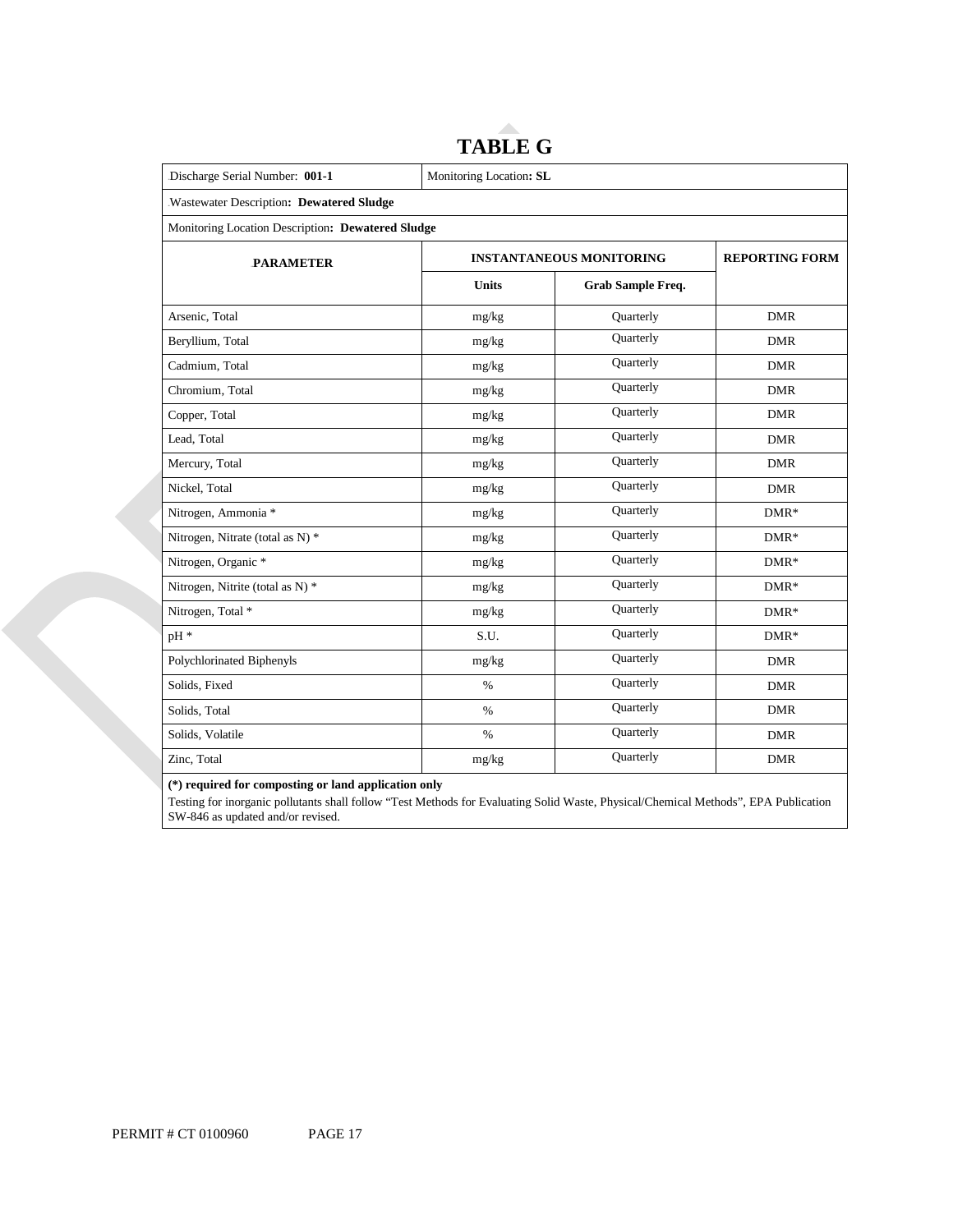## ATTACHMENT 2

## MONTHLY OPERATING REPORT FORM

PERMIT # CT 0100960 PAGE 18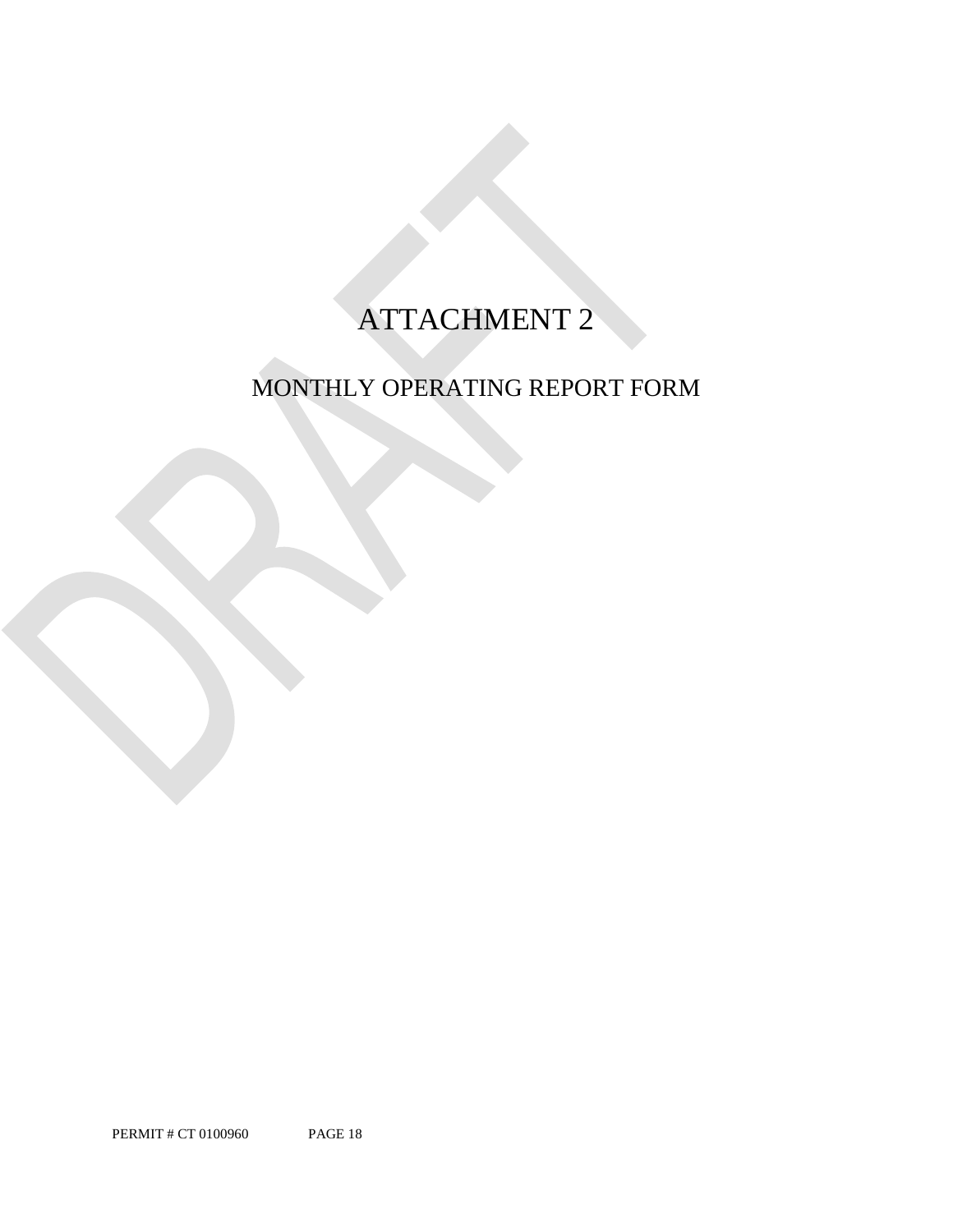### **DATA TRACKING AND TECHNICAL FACT SHEET**

**Permittee**: Town of Putnam

### **PERMIT, ADDRESS, AND FACILITY DATA**

### **PERMIT #:** CT0100960 **APPLICATION #:** 201614700 **FACILITY ID.** 116-001

| Mailing Address:                                                                                                                                       | <b>Location Address:</b>                                           |
|--------------------------------------------------------------------------------------------------------------------------------------------------------|--------------------------------------------------------------------|
| Street: 126 Church Street                                                                                                                              | 4 Kennedy Drive<br>Street:                                         |
| ST: CT Zip: 06260<br>City:<br>Putnam                                                                                                                   | City:<br>Putnam<br>ST: CT Zip: 06260                               |
| Contact Name: Gerard Beausoleil                                                                                                                        | Contact Name: Glen Tatro                                           |
| Phone No.:<br>860-963-6800 ext. 220                                                                                                                    | Phone No.:<br>860-963-6824                                         |
|                                                                                                                                                        | <b>DMR</b> Contact                                                 |
|                                                                                                                                                        | glen.tatro@suez-na.com<br>email address:                           |
| <b>PERMIT INFORMATION</b>                                                                                                                              |                                                                    |
| <b>DURATION</b> 5 YEAR $X$<br>10 YEAR __                                                                                                               | 30 YEAR                                                            |
| <b>TYPE</b><br>New<br>Reissuance $X$                                                                                                                   | Modification                                                       |
| <b>CATEGORIZATION POINT (X) NON-POINT () GIS #</b>                                                                                                     |                                                                    |
| NPDES $(X)$<br>PRETREAT ()                                                                                                                             | GROUND WATER (UIC) () GROUND WATER (OTHER) ()                      |
| NPDES MAJOR (MA) X<br>NPDES SIGNIFICANT MINOR or PRETREAT SIU (SI)<br>NPDES or PRETREATMENT MINOR (MI)                                                 |                                                                    |
| <b>COMPLIANCE SCHEDULE</b><br><b>YES</b><br>NOX<br>POLLUTION PREVENTION<br>TREATMENT REQUIREMENT<br>WATER QUALITY REQUIREMENT<br><b>OTHER</b>          |                                                                    |
| <b>OWNERSHIP CODE</b><br>State Municipal (town only) $X_$<br>Private Federal                                                                           | Other public                                                       |
| <b>DEP STAFF ENGINEER</b> Syed Bokhari                                                                                                                 | <b>DATE DRAFTED:</b> March 16, 2017                                |
| <b>PERMIT FEES</b>                                                                                                                                     |                                                                    |
| <b>DSN Number</b><br>Annual Fee<br>Discharge Code                                                                                                      |                                                                    |
| 111000c<br>001<br>\$2367.50                                                                                                                            |                                                                    |
|                                                                                                                                                        |                                                                    |
| <b>FOR NPDES DISCHARGES</b><br>Drainage Basin Code: 3700                                                                                               | Water Quality Classification Goal: B Segment: Quinebaug River - 04 |
| NATURE OF BUSINESS GENERATING DISCHARGE<br>Municipal Sanitary Sewage Treatment                                                                         |                                                                    |
| PROCESS AND TREATMENT DESCRIPTION (by DSN)<br>Primary and Secondary Treatment using Bardenpho 4-Stage Biological Treatment Process and UV Disinfection |                                                                    |

### *RESOURCES USED TO DRAFT PERMIT*

<sub>\_\_</sub> Federal Effluent Limitation Guideline <u>\_40CFR 133</u> Secondary Treatment Category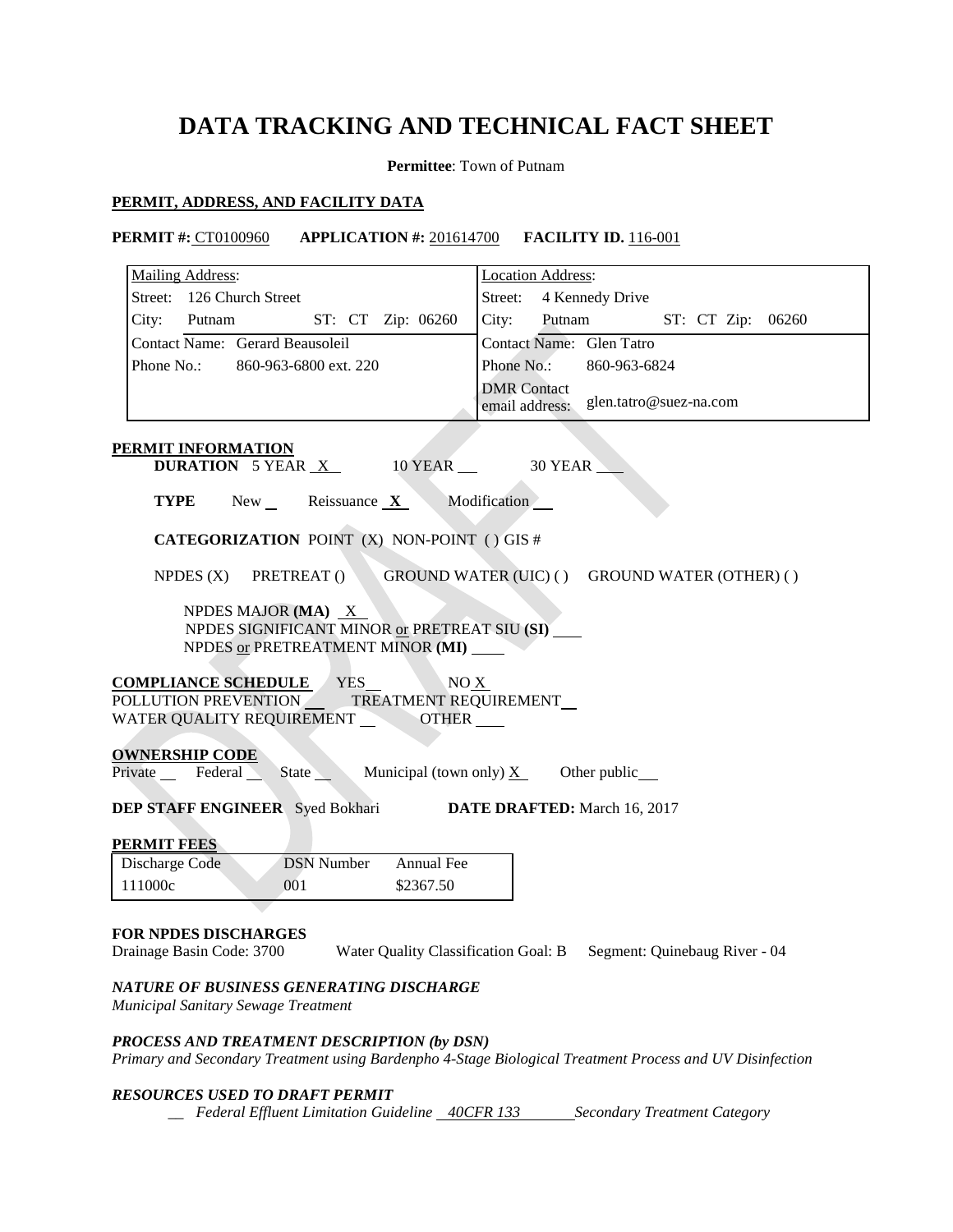- *\_\_ Performance Standards*
- *Federal Development Document \_\_\_\_\_\_\_\_\_\_\_\_\_\_\_*
- *X Department File Information*
- *X Connecticut Water Quality Standards*
- *X Anti-degradation Policy*
- *Coastal Management Consistency Review Form*
- *Other - Explain*

### *BASIS FOR LIMITATIONS, STANDARDS OR CONDITIONS*

 *Secondary Treatment (Section 22a-430-4(r) of the Regulations of Connecticut State Agencies)* 

*name of category* 

- *Case-by-Case Determination (See Other Comments)*
- *In order to meet in-stream water quality (See General Comments)*
- *X Anti-degradation policy*

### *GENERAL COMMENTS*

 *The Town of Putnam ("Permittee") operates a municipal water pollution control facility ("the facility") located at 4 of effluent into the Quinebaug River. The facility currently uses secondary treatment with denitrification and UV approve the Town of Putnam's application and has prepared a draft permit consistent with that determination. Kennedy Drive, Putnam, CT 06260. The facility is designed to treat and discharge up to 2.91 million gallons a day disinfection to treat effluent before being discharged. Pursuant to Conn. Gen. Stat. § 22a-430, the Department of Energy and Environmental Protection has issued the town a permit for the discharge from this facility. The Town of Putnam has submitted an application to renew its permit. The Department has made a tentative determination to* 

*The most significant changes from the current permit are the removal of fecal coliform monitoring because the facility has no impact on shell fishing areas and the inclusion of aluminum monitoring to be consistent with the most recent CT Water Quality Standards and iron monitoring to be consistent with EPA's National Recommended Water Quality Criteria.* 

### *SPECIFIC REQUIREMENTS OR REVISIONS*

 *Evaluation and Implementation Review provisions of such Standards. The Department reviewed the application for consistency with Connecticut's Water Quality Standards and determined that with the limits in the draft permit, including those discussed below, that the draft permit is consistent with maintenance and protection of water quality in accordance with the Tier I Anti-degradation* 

 *Connecticut Water Quality Standards and criteria, pursuant to 40 CFR 122.44(d). Discharge monitoring data was consumption only) criteria, considering the zone of influence allocated to the facility where appropriate. In addition to this review, the statistical procedures outlined in the EPA Technical Support Document for Water Quality-based at this time. The need for inclusion of water quality based discharge limitations in this permit was evaluated consistent with evaluated for consistency with the available aquatic life criteria (acute and chronic) and human health (fish Toxics Control (EPA/505/2-90-001) were employed to calculate the need for such limits. Comparison of the attached monitoring data and its inherent variability with the calculated water quality based limits indicates a low statistical probability of exceeding such limits. Therefore, no water quality based limits were included in the permit* 

### *WATER QUALITY LIMIT CALCULATIONS*

*See attached*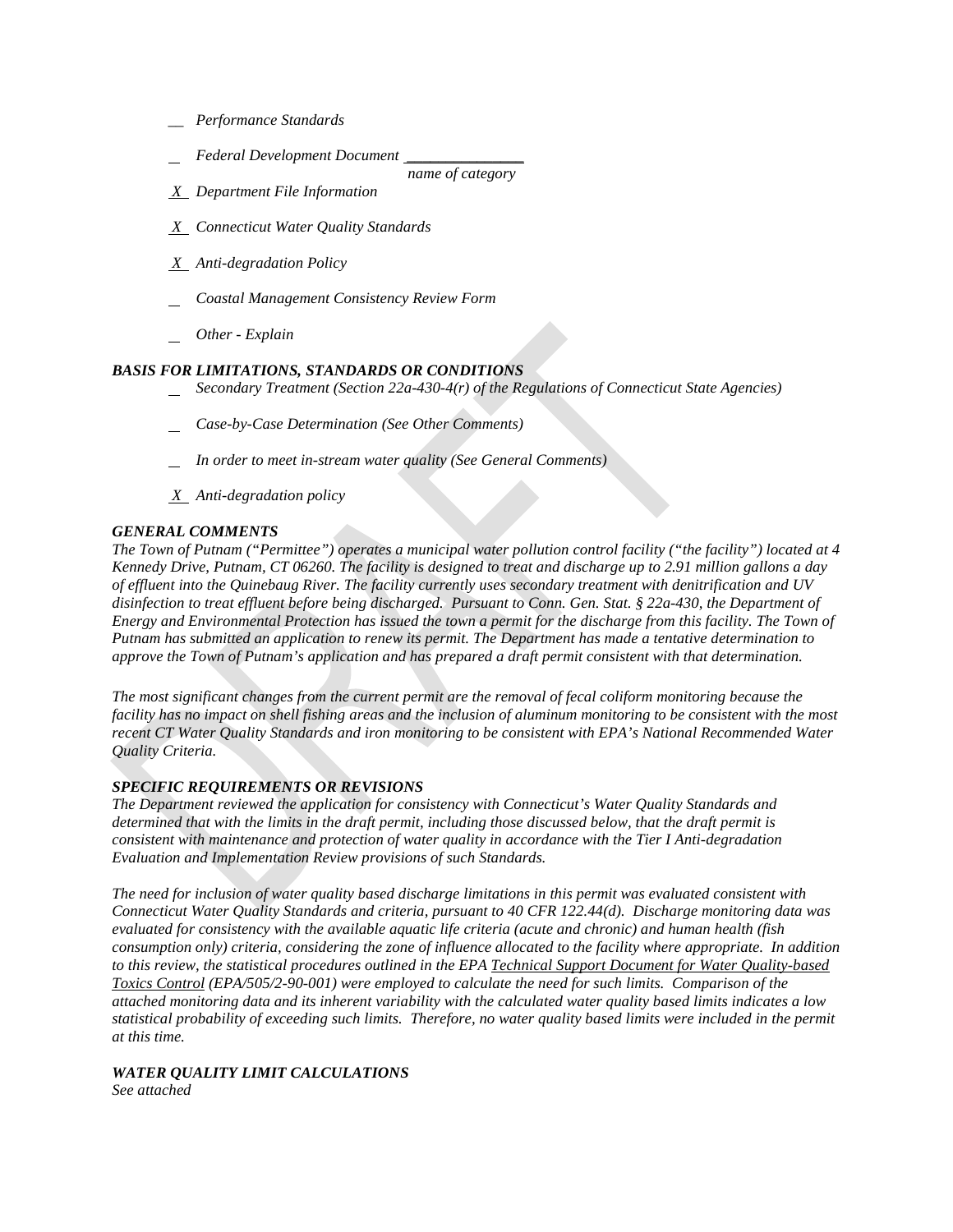

79 Elm Street • Hartford, CT 06106-5127 www.ct.gov/deep Affirmative Action/Equal Opportunity Employer

### **Notice of Tentative Determination to Approve NPDES Permit Renewal Applicant: Town of Putnam WPCA Application No. 201614700 City/Town: Putnam**

The Commissioner of the Department of Energy and Environmental Protection ("DEEP") hereby gives notice that a tentative determination has been reached to approve the following application.

| Applicant's Name and Address: | Town of Putnam, 126 Church Street, Putnam, CT 06260 |
|-------------------------------|-----------------------------------------------------|
| Contact Name and Phone No.:   | Gerard Beausoleil (860-963-6800 ext. 220)           |
| Type of Permit and #:         | <b>NPDES - CT0100960</b>                            |
| Type of Facility:             | Domestic Wastewater Treatment                       |
| Facility Location:            | 4 Kennedy Drive, Putnam, CT 06260                   |
| Facility design capacity:     | 2.91 million gallons per day                        |

### COMMISSIONER'S FINDINGS/REGULATORY CONDITIONS

The applicant has previously received a permit from the Department of Energy and Environmental Protection ("Department") authorizing the discharge of up.to an annual average daily design flow of 2.91 million gallons a day of secondary treated municipal wastewaters to the Quinebaug River. The applicant has submitted an application to renew its existing permit. This renewal application is the subject of this notice.

### THE DRAFT PERMIT

The Department has prepared a draft pennit consistent with the tentative determination to approve the Town of Putnam WPCA's renewal application. This draft is available on the public participation section of the Department's website. In accordance with Sections 22a-430-4(1) and 22a-430-4(r) of the Regulations of Connecticut State Agencies (RCSA), the draft permit contains effluent limitations that meet Connecticut's Water Quality Standards for the following: Biochemical Oxygen Demand (5 day), escherichia coli, flow, pH, total phosphorus, total suspended solids and Ultraviolet light disinfection (intensity).

### INFORMATION REQUESTS/PUBLIC COMMENT

This application has been assigned No. 201614700; please use this number when corresponding with DEEP regarding this application. Interested persons may obtain copies of the application from the applicant at the above address. The application and supporting documentation are available for inspection at the Department of Energy and Environmental Protection, Water